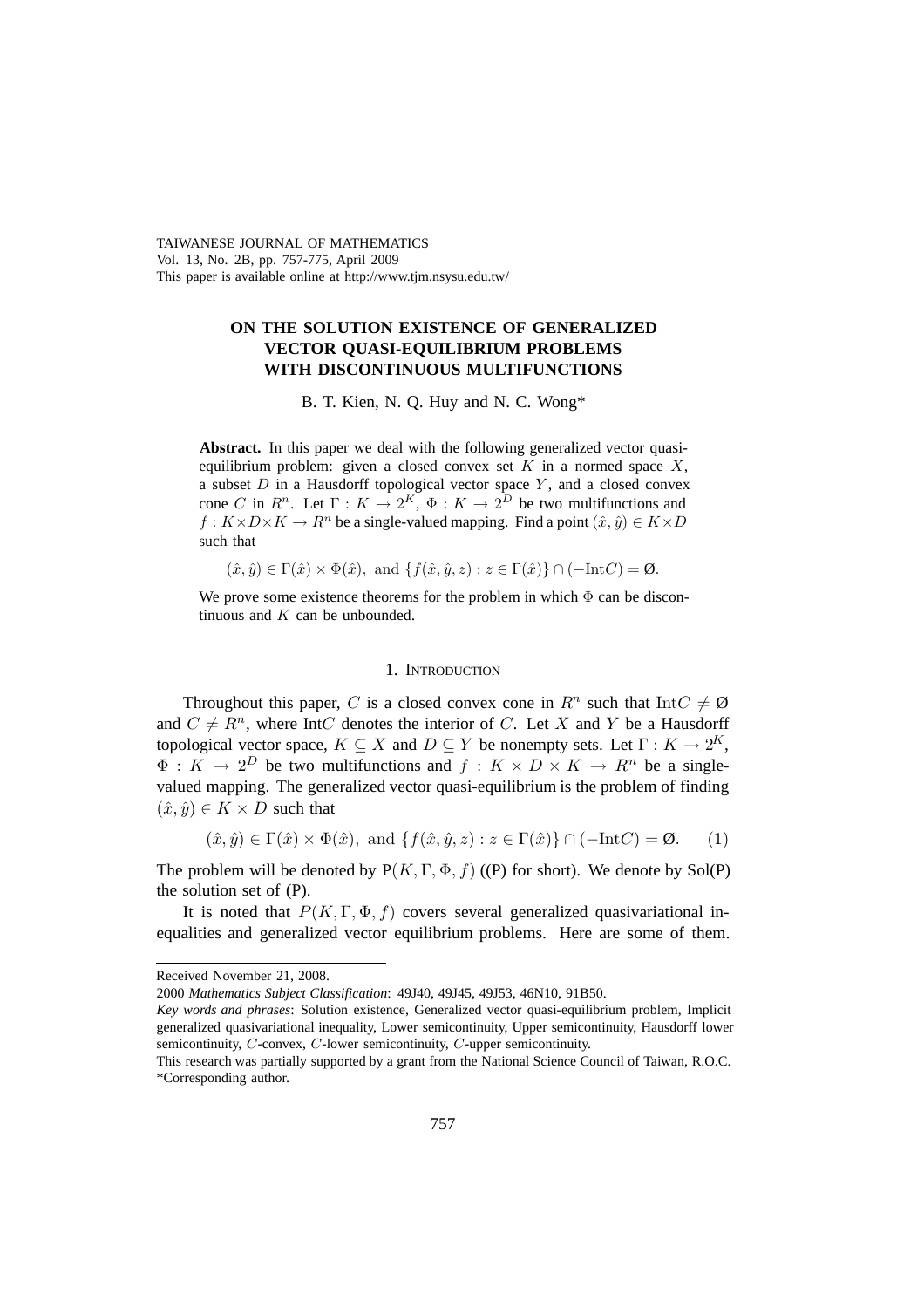(A) If  $n = 1$ ,  $C = R_+$  then (P) reduces to the implicit quasivariational inequality problem: find  $\hat{x} \in K$  and  $\hat{y} \in \Phi(\hat{x})$  such that

$$
\hat{x} \in \Gamma(\hat{x}) \text{ and } f(\hat{x}, \hat{y}, z) \ge 0, \ \forall z \in \Gamma(\hat{x}). \tag{2}
$$

(B) If  $\Gamma(x) = K$  for all  $x \in K$  then (P) reduces to the generalized vector equilibrium problem: find  $\hat{x} \in K$  and  $\hat{y} \in \Phi(\hat{x})$  such that

$$
\{f(\hat{x}, \hat{y}, z) : z \in K\} \cap (-\text{Int}C) = \emptyset. \tag{3}
$$

(C) If  $n = 1$ ,  $C = R_+$ ,  $Y = X^* = D$  and  $f(x, y, z) = \langle y, z - x \rangle$  then (P) reduces to the generalized quasivariational inequality problem: find  $\hat{x} \in K$ and  $\hat{y} \in \Phi(\hat{x})$  such that

$$
\hat{x} \in \Gamma(\hat{x}) \text{ and } \langle \hat{y}, z - \hat{x} \rangle \ge 0, \ \forall z \in \Gamma(\hat{x}). \tag{4}
$$

The solution existence of (2), (3) and (4) has become a basic research topic which continues to attract researchers in applied mathematics. We refer the readers to [3-13], [15-20], [26-34], and references given therein for recent results on the solution existence of (2), (3) and (4) with discontinuous multifunctions.

Since the generalized vector quasi-equilibrium problem covers many classes of variational inequalities and vector equilibrium problems, it can be seen as an efficient model to study the solution existence of these classes in a uniform form.

The aim of this paper is to derive some solution existence theorems for (P) with discontinuous multifunctions. Namely, we will establish some existence theorems in which  $\Phi$  can not be continuous and K can be unbounded. Under certain conditions our results extend the results in [6, 7, 10-12], and some preceding results. In order to obtain the results we first reduce problem (P) by the scalarization method and we then use solution existence theorems in [18] to establish our results.

The rest of the paper consists of two sections. In section 2 we recall some auxiliary results and the scalariation method. Section 3 is devoted to main results.

## 2. AUXILIARY RESULTS

Let C be a closed convex cone in  $R^n$ . A single-valued mapping  $q: X \to R^n$ is called C-*upper semicontinuous* (C−u.s.c., for short) on X if for every  $z \in Z$ the set  $g^{-1}(z - Int C)$  is open in X (see [27]). In [27], Tanaka proved that g is C−u.s.c. on X if and only if for each fixed  $x \in X$  and for any  $y \in \text{Int}C$ , there exists a neighborhood U of x such that  $g(u) \in g(x) + y - \text{Int}C$  for all  $u \in U$ .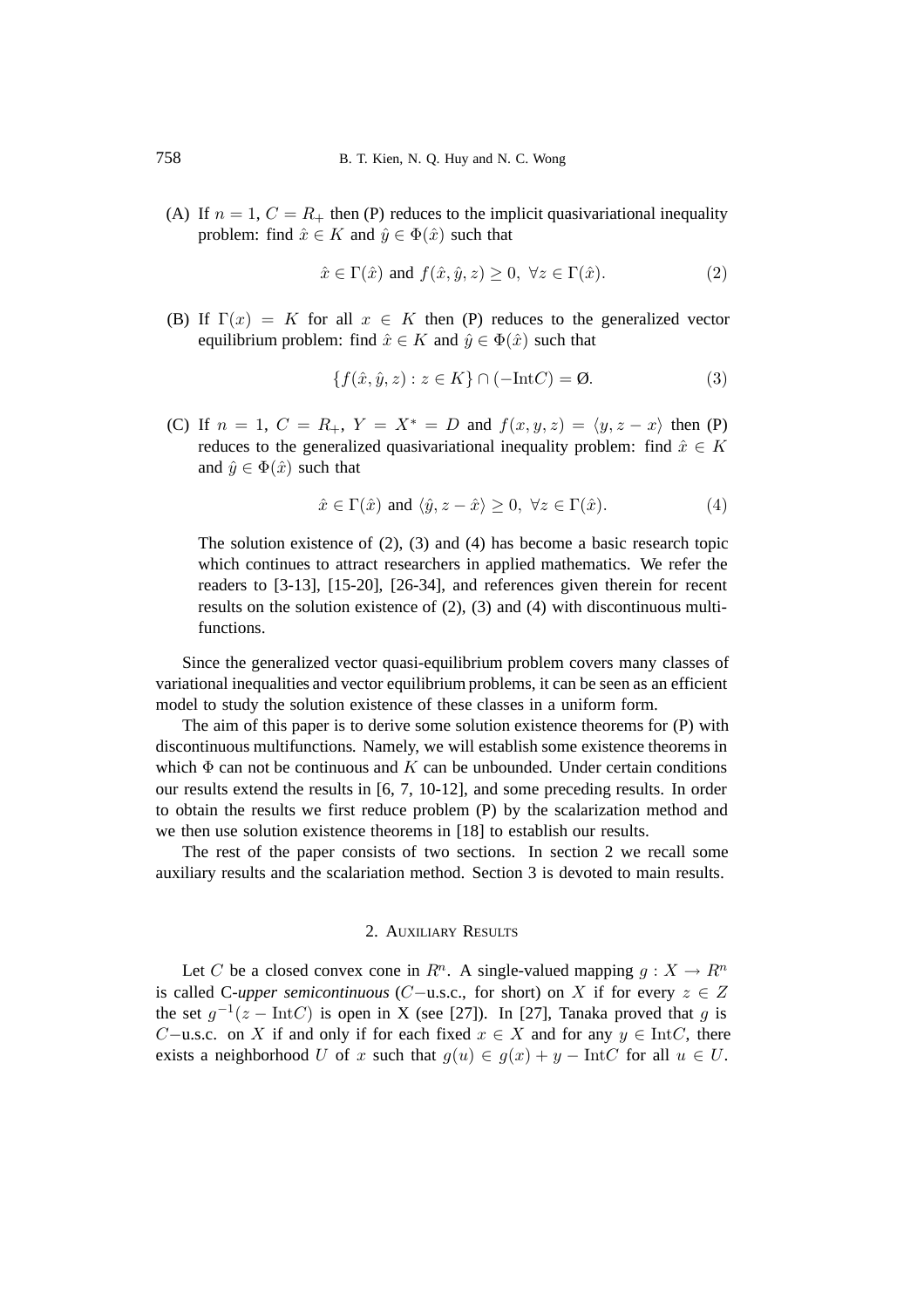Also, g is said to be  $C - lower semicontinuous$  (C−l.s.c., for short) on X if for each fixed  $x \in X$  and for any  $y \in \text{Int}C$ , there exists a neighborhood V of x such that  $g(x) - y \in g(v) - \text{Int}C$  for all  $v \in V$ .

Let K be a nonempty convex subset in X. A single-valued mapping  $h : K \to Z$ is called *C*-*convex* if for every  $x, x' \in K$  and  $t \in [0, 1]$  one has

$$
th(x) + (1-t)h(x') - h(tx + (1-t)x') \in C.
$$

If  $-h$  is  $C - convex$  then h is said to be  $C - concave$  on K. For each cone  $C$ , the set

$$
C^* := \{ z^* \in R^n : \langle z^*, z \rangle \ge 0 \text{ for all } z \in C \}
$$

is said to be the polar cone of C. Note that  $C^*$  has a compact base  $B^*$ , that is,  $C^* = \bigcup_{t>0} tB^*$  where  $B^* \subset C^*$  is convex and compact with  $0 \notin B^*$  (see [21]). When Int $C \neq \emptyset$  and  $\overline{z} \in \text{Int}C$ ,  $\overline{z} \neq 0$ , the set

$$
B^* = \{ z^* \in C^* : \langle z^*, \overline{z} \rangle = 1 \}
$$

is a compact convex base for  $C^*$ . Put  $C^*$  =  $C^* \setminus \{0\}$ . From the bipolar theorem (see, e.g., [15]), we have

$$
z \in C \Longleftrightarrow [\langle z^*, z \rangle \ge 0, \ \forall z^* \in C^*] \Longleftrightarrow [\langle z^*, z \rangle \ge 0, \ \forall z^* \in B] \tag{5}
$$

and

$$
z \in \text{Int}C \Longleftrightarrow [\langle z^*, z \rangle > 0, \ \forall z^* \in C_+^*] \Longleftrightarrow [\langle z^*, z \rangle > 0, \ \forall z^* \in B]. \tag{6}
$$

The following lemma gives us a useful tool of the scalarization procedure.

**Lemma 2.1.** Let g be a single-valued mapping from K into Z and  $u^* \in C^*_+$ . *Let*  $\phi: K \to R$  *be a mapping defined by*  $\phi(x) = \langle u^*, g(x) \rangle$  *for all*  $x \in K$ *. Then the following assertions are valid:*

- (a) If q is  $C$ −convex then  $\phi$  is convex;
- (b) *If* g *is* C−*concave then* φ *is concave;*
- (c) If q is  $C-u.s.c.$  then  $\phi$  u.s.c;
- (d) If g is  $C-1$ *s.c.* then  $\phi$  is l.s.c.

*Proof.* Since g is C−convex, then for all  $x, x' \in K$  and  $t \in [0, 1]$  one has

$$
tg(x) + (1-t)g(x') - g(tx + (1-t)x') \in C.
$$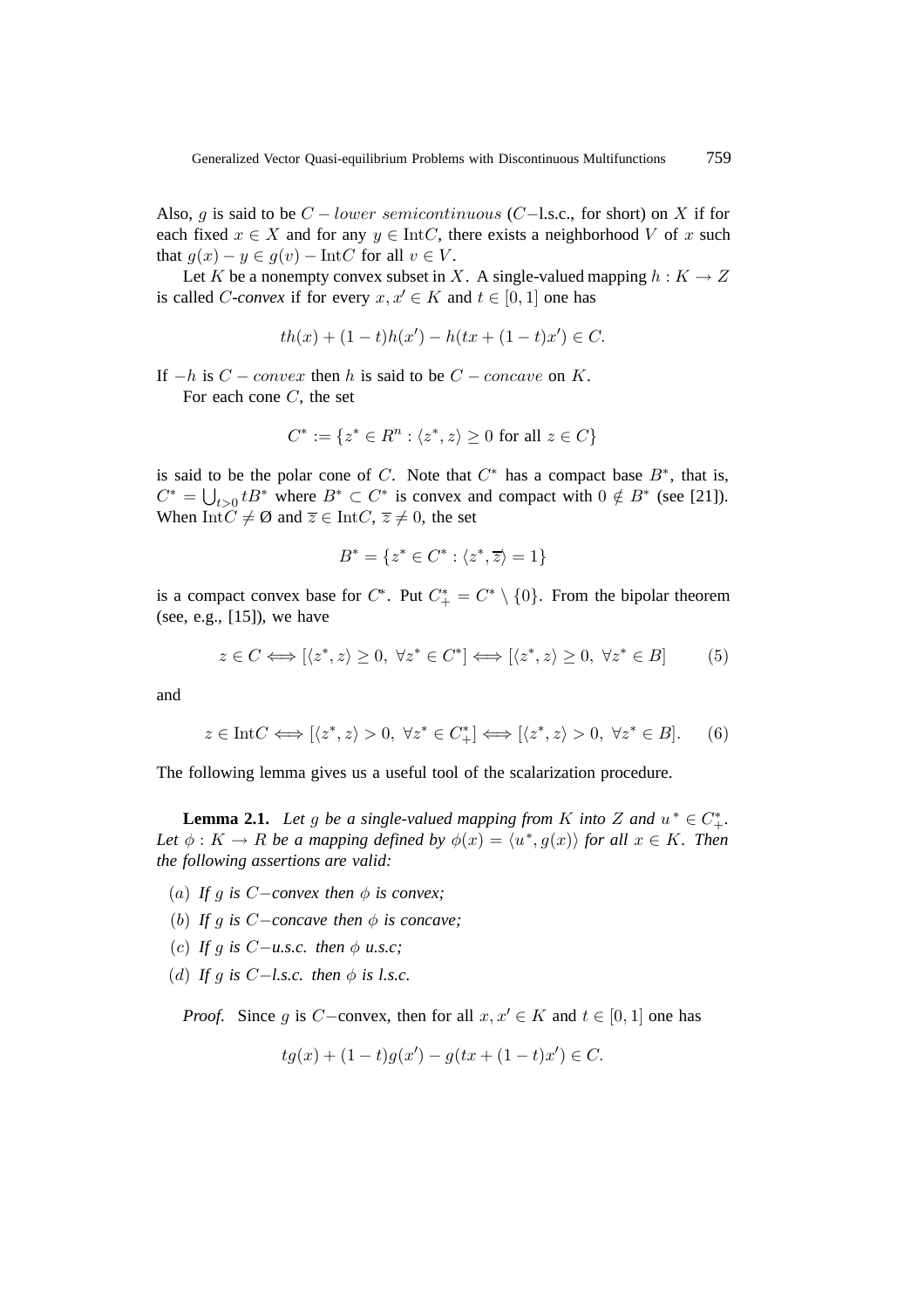By (5) we have  $\langle u^*, tg(x) + (1-t)g(x') - g(tx + (1-t)x') \rangle \ge 0$ . Hence

$$
t\langle u^*, g(x)\rangle + (1-t)\langle u^*, g(x')\rangle \ge \langle u^*g(tx + (1-t)x')\rangle.
$$

This implies that

$$
t\phi(x) + (1-t)\phi(x') \ge \phi(tx + (1-t)x').
$$

Hence we obtain (a). The proof of (b) is similar to the proof of (a).

For the assertion (c) we assume that  $x_n \to x$ . We shall prove that  $\limsup_{n\to\infty}$  $\phi(x_n) \leq \phi(x)$ . Choose  $y_i \in \text{Int}C$  such that  $y_i \to 0$ . Then for each  $j > 0$  there exists a neighborhood  $U_j$  of x such that

$$
g(u) \in g(x) + y_j - \text{Int}C, \ \forall u \in U_j.
$$

Therefore for each j there exists  $n<sub>i</sub> > 0$  such that

$$
g(x_n) \in g(x) + y_j - \text{Int}C, \ \forall n > n_j.
$$

By (6) it follows that  $\langle u^*, g(x_n) - g(x) - y_i \rangle < 0$ . Hence

$$
\phi(x_n) = \langle u^*, (g(x_n) - g(x) - y_j) + g(x) + y_j \rangle
$$
  
=  $\langle u^*, g(x_n) - g(x) - y_j \rangle + \langle u^*, g(x) + y_j \rangle$   
<  $\langle u^*, g(x) \rangle + \langle u^*, y_j \rangle$ 

for all  $n>n_j$ . This implies that  $\limsup_{n\to\infty}\langle\phi(x_n)\leq\langle u^*, g(x)\rangle+\langle u^*y_j\rangle$ . By letting  $j \to \infty$  and noting that  $\langle u^*, y_j \rangle \to 0$  we obtain

$$
\limsup_{n \to \infty} \phi(x_n) \le \langle u^*, g(x) \rangle = \phi(x).
$$

The proof of assertion (d) is similar to that of (c).

Recall that a multifunction  $\Gamma: X \to 2^E$  from a normed space X into a normed space E is said to be lower semicontinuous (l.s.c., for short) at  $\overline{x} \in X$  if for any open set V in E satisfying  $V \cap \Gamma(\overline{x}) \neq \emptyset$ , there exists a neighborhood U of  $\overline{x}$  such that  $V \cap \Gamma(x) \neq \emptyset$  for all  $x \in U$ .  $\Gamma$  is said to be Hausdorff l.s.c., at  $\overline{x} \in K$  if for any  $\epsilon > 0$ , there exists a neighborhood W of  $\overline{x}$  such that

$$
\Gamma(\overline{x}) \subset \Gamma(x) + \epsilon B \text{ for all } x \in W.
$$

Here  $B$  is the open unit ball in  $E$ .

We now return to problem (2). By using the Michael continuous selection theorem, in [18] we obtain the following result.

 $\blacksquare$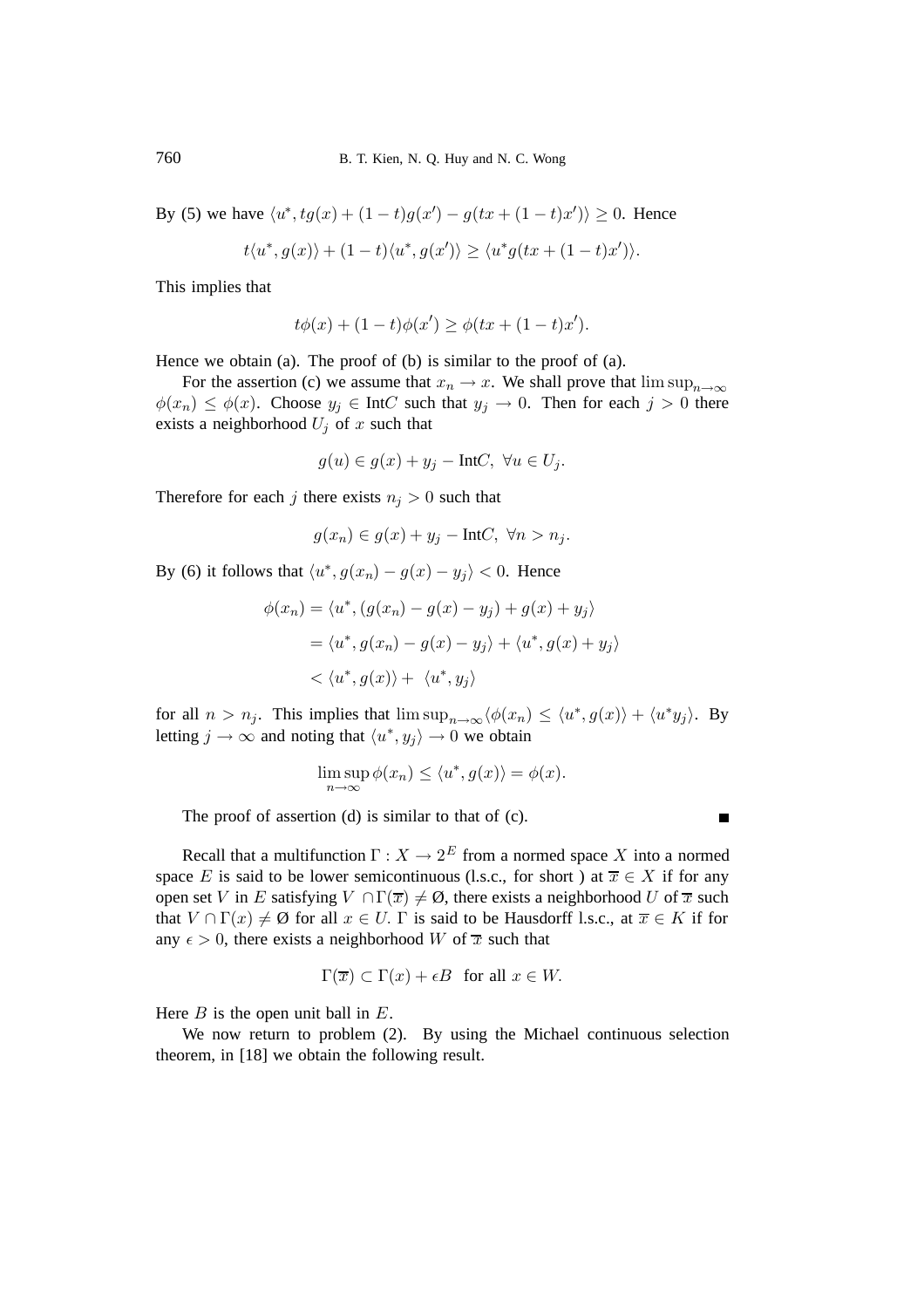**Lemma 2.2.** (cf. [18, Theorem 3.1]). Let  $X = R^m$ , K be a convex compact *set in* X and D be a nonempty set in Y. Let  $\Gamma : K \to 2^K$ ,  $\Phi : K \to 2^D$  be two *multifunctions and*  $f : K \times D \times K \rightarrow R$  *be a single-valued mapping. Assume the following conditions are fulfilled:*

- (*i*)  $\Gamma$  *is l.s.c.* with nonempty convex values on K and the set  $M = \{x \in K :$  $x \in \Gamma(x)$ *} is closed;*
- (*ii*) *the set*  $\Phi(x)$  *is nonempty, compact for each*  $x \in K$  *and convex for each*  $x \in M$ ;
- (*iii*) *for each*  $z \in K$ *, the set*  $\{x \in M \mid \sup_{y \in \Phi(x)} f(x, y, z) \ge 0\}$  *is closed*;
- (*iv*) *for each*  $x \in M$ *, the set*  $\{z \in K \mid \sup_{y \in \Phi(x)} f(x, y, z) \ge 0\}$  *is closed;*
- (*v*) *for each*  $x \in M$  *there exists*  $y \in \Phi(x)$  *such that*  $f(x, y, x) = 0$ ;
- (*vi*) *for each*  $x \in M$  *and*  $y \in \Phi(x)$ *, the function*  $f(x, y, .)$  *is convex and l.s.c.*;
- (*vii*) *for each*  $x \in M$  *and*  $z \in \Gamma(x)$ *, the function*  $f(x, \ldots, z)$  *is concave and u.s.c.*

*Then there exists*  $(\hat{x}, \hat{y}) \in K \times D$  *such that* 

$$
(\hat{x}, \hat{y}) \in \Gamma(\hat{x}) \times \Phi(\hat{x}), \text{ and } f(\hat{x}, y, z) \ge 0, \ \forall z \in \Gamma(\hat{x}). \tag{7}
$$

## 3. EXISTENCE RESULTS

In this section we keep all notations in preceding sections and assume that  $f: K \times D \times K \to R^n$  defined by

$$
f(x, y, z) = (f_1(x, y, z), f_2(x, y, z), \dots, f_n(x, y, z)),
$$

where  $f_i: K \times D \times K \to R$ ,  $i = 1, 2, ..., n$ , are scalar functions. For each  $\xi \in C^*_+$ we consider the following problem.

 $(P_{\xi})$  Find  $(\hat{x}, \hat{y}) \in K \times D$  such that

$$
(\hat{x}, \hat{y}) \in \Gamma(\hat{x}) \times \Phi(\hat{x}), \text{ and } \langle \xi, f(\hat{x}, \hat{y}, z) \rangle \ge 0, \forall z \in \Gamma(\hat{x}). \tag{8}
$$

We denote by  $Sol(P_{\xi})$  the solution set of problem  $P_{\xi}$ . The following result gives a relation between Sol(P) and Sol( $P<sub>f</sub>$ ).

**Lemma 3.1.**

(a)

$$
\bigcup_{\xi \in C^*_+} \text{Sol}(P_{\xi}) \subset \text{Sol}(P). \tag{9}
$$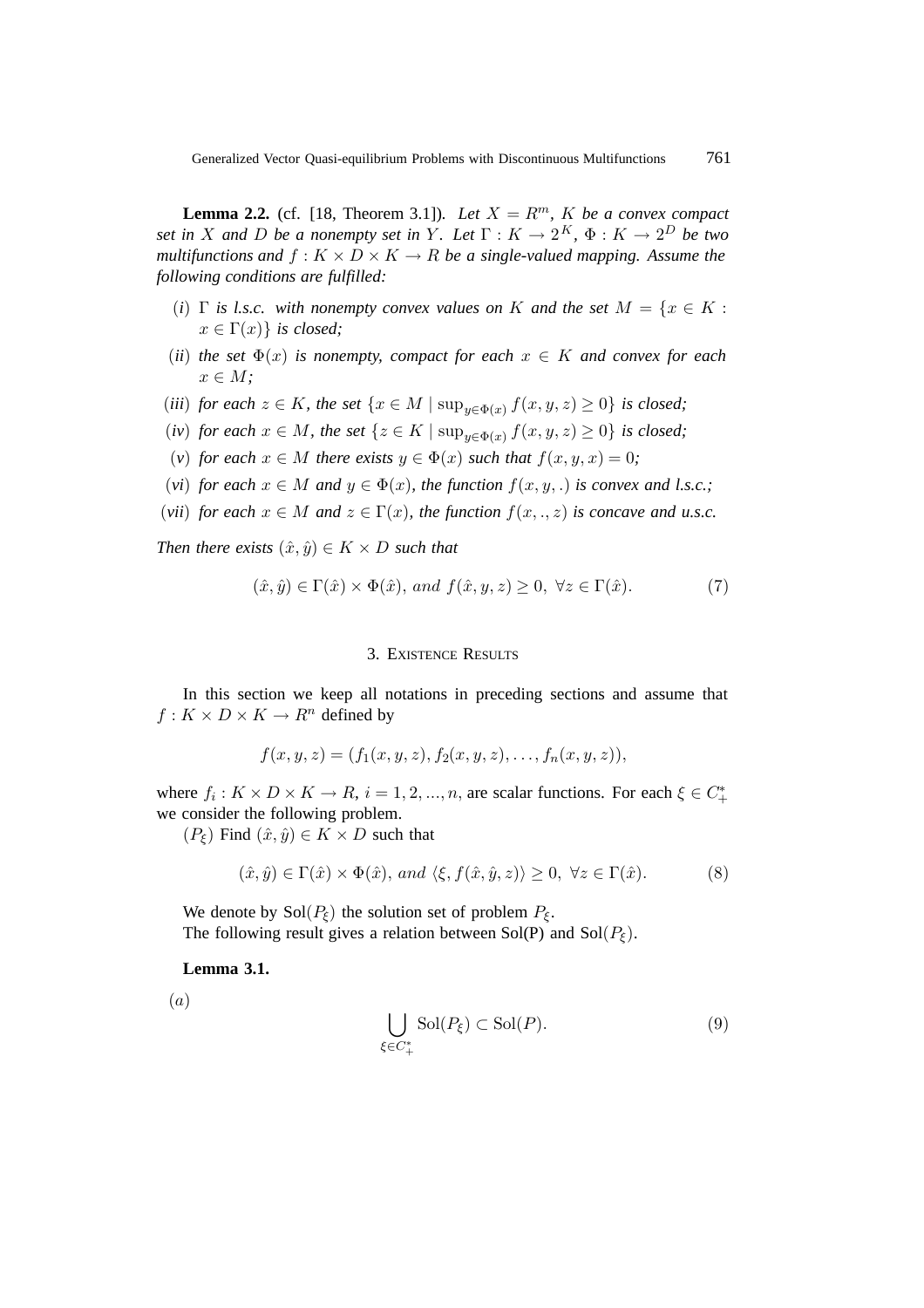(b) *If*  $\Gamma$  *has convex values and*  $f(x, y, \cdot)$  *is* C−*strongly convex for each*  $(x, y) \in$  $M \times \Phi(x)$ , *i.e.*,

$$
tf(x, y, z_1) + (1-t)f(x, y, z_2) \in f(x, y, tz_1 + (1-t)z_2) + Int C \cup \{0\}
$$

*for all*  $z_1, z_2 \in K$  *and*  $t \in [0, 1]$ *, then* 

$$
\bigcup_{\xi \in C^*_+} \mathrm{Sol}(P_{\xi}) = \mathrm{Sol}(P).
$$

*Proof.*

(a) Suppose that  $(\hat{x}, \hat{y})$  belongs to the left hand side of (9). Then there exists  $\xi \in C^*_+$  such that (8) holds. By (6) we have

$$
f(\hat{x}, \hat{y}, z) \notin -\text{Int}C, \forall z \in \Gamma(\hat{x}).
$$

This means that

$$
\{f(\hat{x}, \hat{y}, z) : z \in \Gamma(\hat{x})\} \cap (-\text{Int}C) = \emptyset.
$$

Hence  $(\hat{x}, \hat{y}) \in Sol(P)$  and so  $\bigcup_{\xi \in C^*_{+}} Sol(P_{\xi}) \subset Sol(P)$ .

(b) Taking any  $(\hat{x}, \hat{y}) \in Sol(P)$ , we have  $(\hat{x}, \hat{y}) \in \Gamma(\hat{x}) \times \Phi(\hat{x})$  and

$$
\{f(\hat{x}, \hat{y}, z) : z \in \Gamma(\hat{x})\} \cap (-\text{Int}C) = \emptyset.
$$

This implies that

$$
\{f(\hat{x}, \hat{y}, z) + c : (z, c) \in \Gamma(\hat{x}) \times \text{Int}C\} \cap (-\text{Int}C) = \emptyset.
$$

We want to check that the set

$$
Q := \{ f(\hat{x}, \hat{y}, z) + c : (z, c) \in \Gamma(\hat{x}) \times \text{Int}C \}
$$

is convex. Indeed, taking any  $u, v \in Q$ , we have  $u = f(\hat{x}, \hat{y}, z_1) + c_1$  and  $v = f(\hat{x}, \hat{y}, z_2) + c_2$  for some  $(z_1, c_1), (z_2, c_2) \in \Gamma(\hat{x}) \times \text{Int}C$ . Hence for each  $t \in [0, 1], tu + (1 - t)v = tf(\hat{x}, \hat{y}, z_1) + (1 - t)f(\hat{x}, \hat{y}, z_2) + tc_1 + (1 - t)c_2.$ Since  $f(\hat{x}, \hat{y}, \cdot)$  is C−strongly convex,  $tf(\hat{x}, \hat{y}, z_1) + (1 - t)f(\hat{x}, \hat{y}, z_2) =$  $f(\hat{x}, \hat{y}, tz_1 + (1-t)z_2) + c_3$  for some  $c_3 \in \text{Int}C \cup \{0\}$ . Consequently,

$$
tu + (1-t)v = f(\hat{x}, \hat{y}, tz_1 + (1-t)z_2) + c,
$$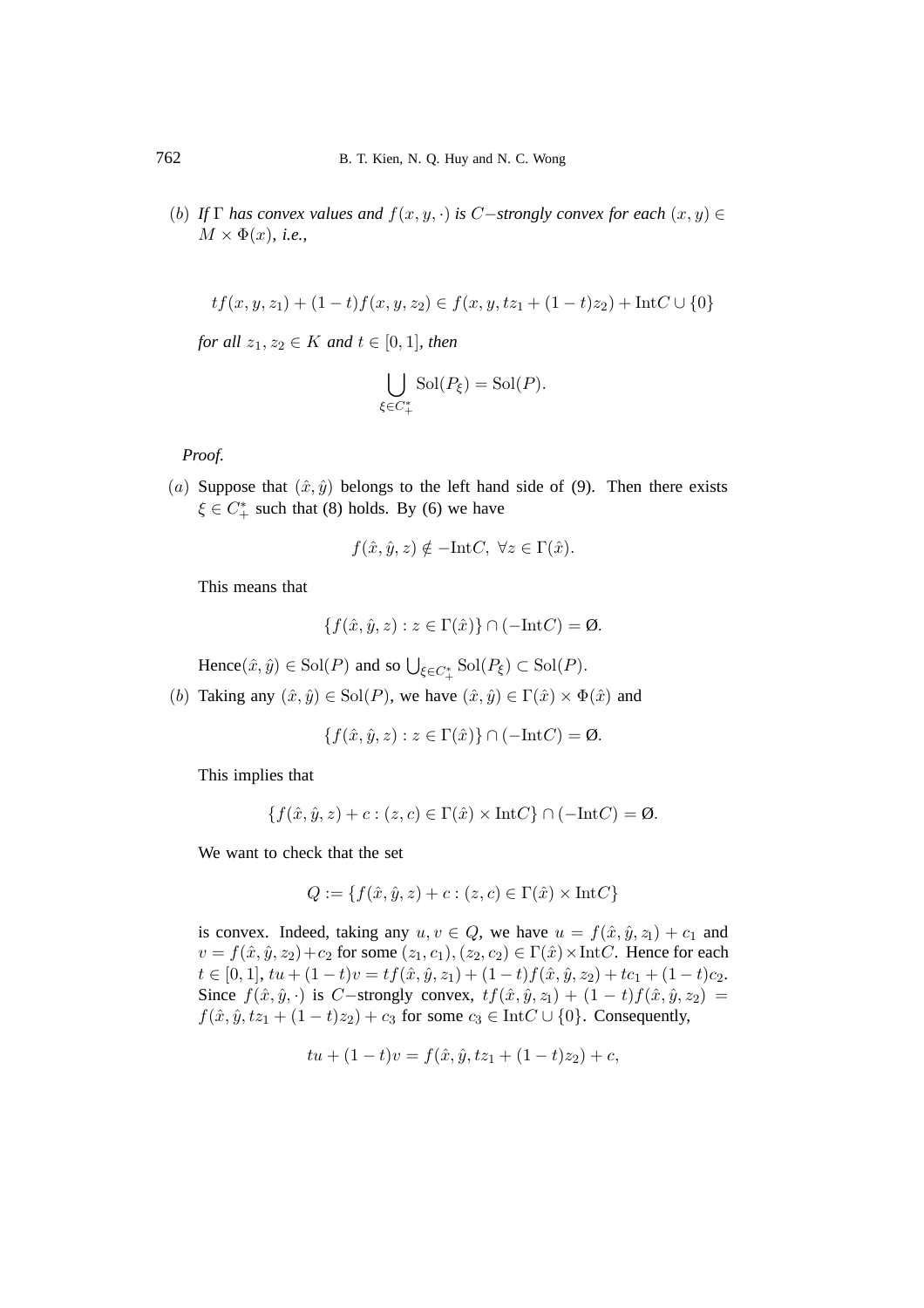where  $c := tc_1 + (1-t)c_2 + c_3 \in IntC$ . This implies that  $tu + (1-t)v \in Q$ . Thus Q is a convex set. According to the separation theorem of convex sets (see [14, Theorem 1, p. 163]), there exists a nonzero functional  $\xi$  such that

$$
\langle \xi, f(\hat{x}, \hat{y}, z) + c \rangle \ge \langle \xi, u \rangle
$$

for all  $(z, c) \in \Gamma(\hat{x}) \times \text{Int}C$  and  $u \in -\text{Int}C$ . This implies that  $\xi \in C^*_+$  and

$$
\langle \xi, f(\hat{x}, \hat{y}, z) \rangle \ge 0, \ \forall z \in \Gamma(\hat{x}).
$$

Hence  $(\hat{x}, \hat{y}) \in Sol(P_{\xi})$  and so  $Sol(P) \subseteq \bigcup_{\xi \in C_{+}^{*}} Sol(P_{\xi})$ . Combining this with (9), we obtain the desired conclusion. The proof is complete.

Lemma 3.1 suggests us that in order to prove the solution existence of problem (P), it is necessary to prove the solution existence of  $(P_{\xi})$  for some  $\xi \in C_{+}^{*}$ . In this way we obtain the following existence result for the case of finite dimensional spaces.

**Theorem 3.1.** *Let*  $X = R^m$ ,  $K$  *be a closed convex set in*  $X$ *,*  $K_0$  *be a nonempty bounded set in* K, and D *be a nonempty set in* Y. Let  $\Gamma : K \to 2^K$ ,  $\Phi: K \to 2^D$  *be two multifunctions and*  $f: K \times D \times K \to R^n$  *be a single-valued mapping. Assume that there exists*  $\xi \in C^*_+$  *such that the following conditions are fulfilled:*

- (*i*)  $\Gamma$  *is l.s.c.* with nonempty convex values on K and the set  $M = \{x \in K :$  $x \in \Gamma(x)$ *} is closed;*
- (*ii*) *the set*  $\Phi(x)$  *is nonempty, compact for each*  $x \in K$  *and convex for each*  $x \in M$ ;
- (*iii*) *for each*  $z \in K$ *, the set*  $\{x \in M \mid \sup_{y \in \Phi(x)} \langle \xi, f(x, y, z) \rangle \ge 0\}$  *is closed*;
- (*iv*) *for each*  $x \in M$ *, the set*  $\{z \in K \mid \sup_{y \in \Phi(x)} \langle \xi, f(x, y, z) \rangle \ge 0\}$  *is closed*;
- (*v*) *for each*  $x \in M$  *and for each*  $y \in \Phi(x)$  *such that*  $f(x, y, x) = 0$ *;*
- (*vi*) *for each*  $x \in M$  *and*  $y \in \Phi(x)$ *, the function*  $f(x, y, .)$  *is* C−*convex and l.s.c.;*
- (*vii*) *for each*  $x \in M$  *and*  $z \in \Gamma(x)$ *, the function*  $f(x, \ldots, z)$  *is* C-*concave and u.s.c.;*
- (*viii*)  $\Gamma(x) \cap K_0 \neq \emptyset$  *for all*  $x \in K$ *, for each*  $x \in M \setminus K_0$  *there exists*  $z \in \Gamma(x) \cap K_0$ *such that*  $f(x, y, z) \in -\text{Int}C$  *for all*  $y \in \Phi(x)$ *.*

*Then there exists*  $\hat{x} \in \Gamma(\hat{x})$  *such that* 

$$
\max_{y \in \Phi(\hat{x})} \langle \xi, f(\hat{x}, y, z) \rangle \ge 0, \ \forall z \in \Gamma(\hat{x})
$$
\n(10).

*Moreover, there exists*  $\hat{y} \in \Phi(\hat{x})$  *such that*  $(\hat{x}, \hat{y})$  *is a solution of*  $P(K, \Gamma, f, \Phi)$ *.*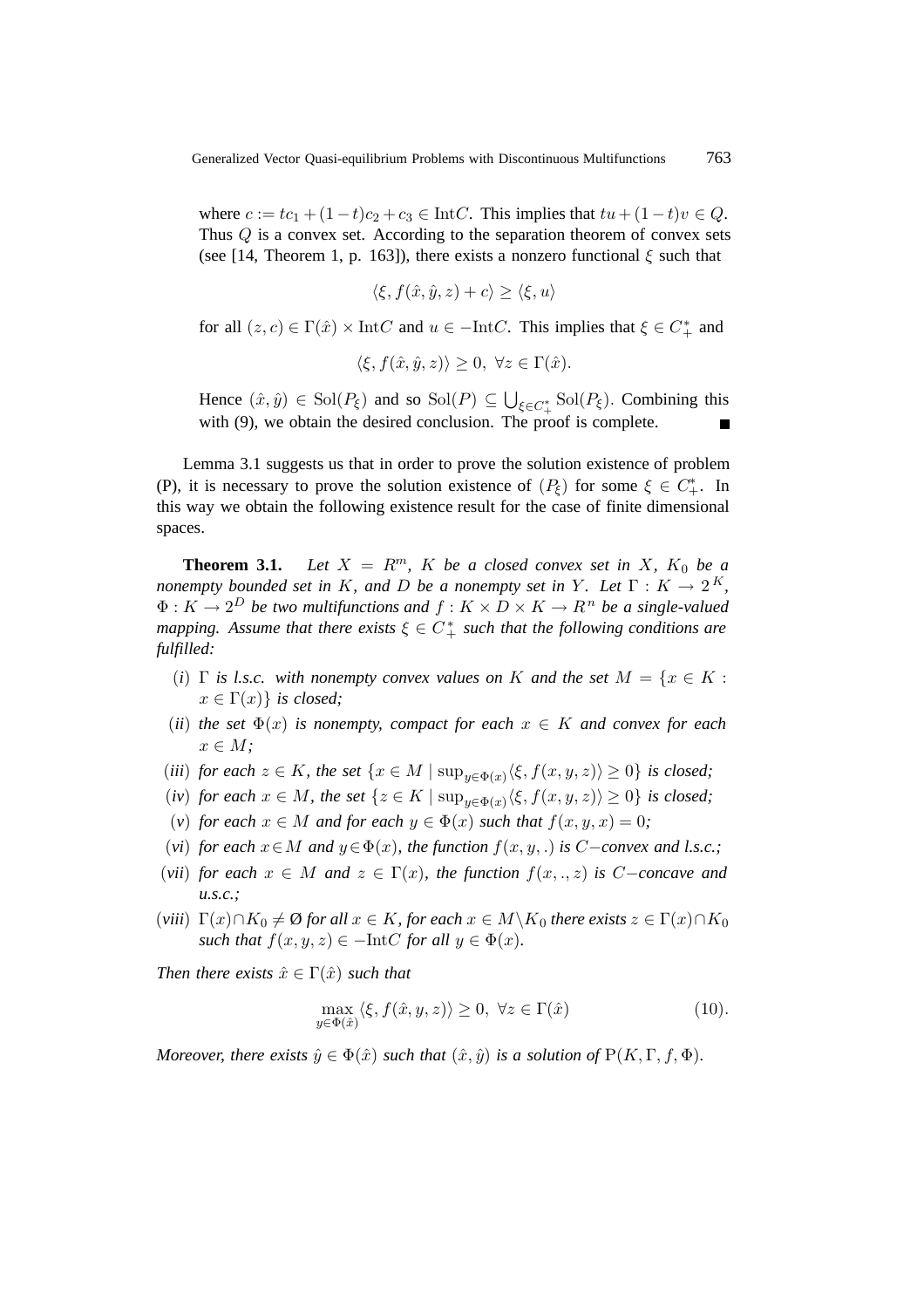*Proof.* Take  $r > 0$  such that  $K_0 \subset \text{int}B_r$  where  $B_r$  is the closed ball in  $R^m$ with radius r and center at 0. We put  $\Omega_r = K \cap B_r$  and define the multifunction  $\Gamma_r : \Omega_r \to 2^{\Omega_r}$  by  $\Gamma_r(x) = \Gamma(x) \cap B_r$  and  $\phi : K \times D \times K \to R$  by  $\phi(x, y, z) =$  $\langle \xi, f(x, y, z) \rangle$ . According to Lemma 3.1 in [34],  $\Gamma_r$  is l.s.c. on  $\Omega_r$ . Put

$$
\Phi_r = \Phi |_{\Omega_r}, \phi_r = \phi |_{\Omega_r \times D \times \Omega_r}.
$$

By (vi) and Lemma 2.1,  $\phi(x, y, \cdot)$  is convex and l.s.c. Also,  $\phi(x, \cdot, z)$  is concave and u.s.c. Hence the components  $\Omega_r, \Gamma_r, \Phi_r$  and  $\phi_r$  meet all conditions of Lemma 2.2. By this lemma, there exists  $(\hat{x}, \hat{y}) \in \Gamma_r(\hat{x}) \times \Phi_r(\hat{x})$  such that

$$
\phi_r(\hat{x}, \hat{y}, z) \ge 0, \ \forall z \in \Gamma_r(\hat{x}).
$$

Since  $\Phi_r(\hat{x}) = \Phi(\hat{x})$  and  $\phi_r(\hat{x}, \hat{y}, z) = \phi(\hat{x}, \hat{y}, z)$  we get

$$
(\hat{x}, \hat{y}) \in \Gamma(\hat{x}) \times \Phi(\hat{x}), \text{ and } \phi(\hat{x}, \hat{y}, z) \ge 0, \forall z \in \Gamma_r(\hat{x}). \tag{11}
$$

We now claim that

$$
\phi(\hat{x}, \hat{y}, z) \ge 0, \ \forall z \in \Gamma(\hat{x}).\tag{12}
$$

In fact, from (viii) we get  $\hat{x} \in K_0$ . Take any  $z \in \Gamma(\hat{x})$ . Then  $(1-t)\hat{x} + tz \in$  $\Gamma(\hat{x}) \cap B_r$  for a sufficiently small  $t \in (0, 1)$ . Hence (11) implies

$$
\phi(\hat{x}, \hat{y}, (1-t)\hat{x} + tz) \ge 0.
$$

By (vi) and Lemma 2.1 we have

$$
0 \leq \phi(\hat{x}, \hat{y}, t\hat{x} + (1-t)z) \leq t\phi(\hat{x}, \hat{y}, \hat{x}) + (1-t)\phi(\hat{x}, \hat{y}, z)
$$
  
= 0 + (1-t)\phi(\hat{x}, \hat{y}, z).

This implies (12). It is obvious that (12) implies (10). From (12) and Lemma 3.1, we have

$$
\{f(\hat{x}, \hat{y}, z) : z \in \Gamma(\hat{x})\} \cap (-\text{Int}C) = \emptyset.
$$

Consequently,  $(\hat{x}, \hat{y})$  is a solution of the problem. The proof is complete.

When  $C = R_+^n := \{(x_1, x_2, \ldots, x_n) \in R^n : x_i \geq 0, i = 1, 2, \ldots, n\}, C^* = C$ and Int $C = \{(x_1, x_2,...,x_n) \in R^n : x_i > 0, i = 1, 2,..., n\}$ . In this case we have

**Corollary 3.1.** *Let*  $X = R^m$ *,*  $K$  *be a closed convex set in*  $X$ *,*  $K_0$  *be a nonempty bounded set in* K, and D be a nonempty set in Y. Let  $\Gamma : K \to 2^K$ ,  $\Phi: K \to 2^D$  be two multifunctions, and  $f: K \times D \times K \to R^n$  be a single-valued *mapping. Assume that there exists an index* i,  $1 \le i \le n$ *, such that the following conditions are fulfilled:*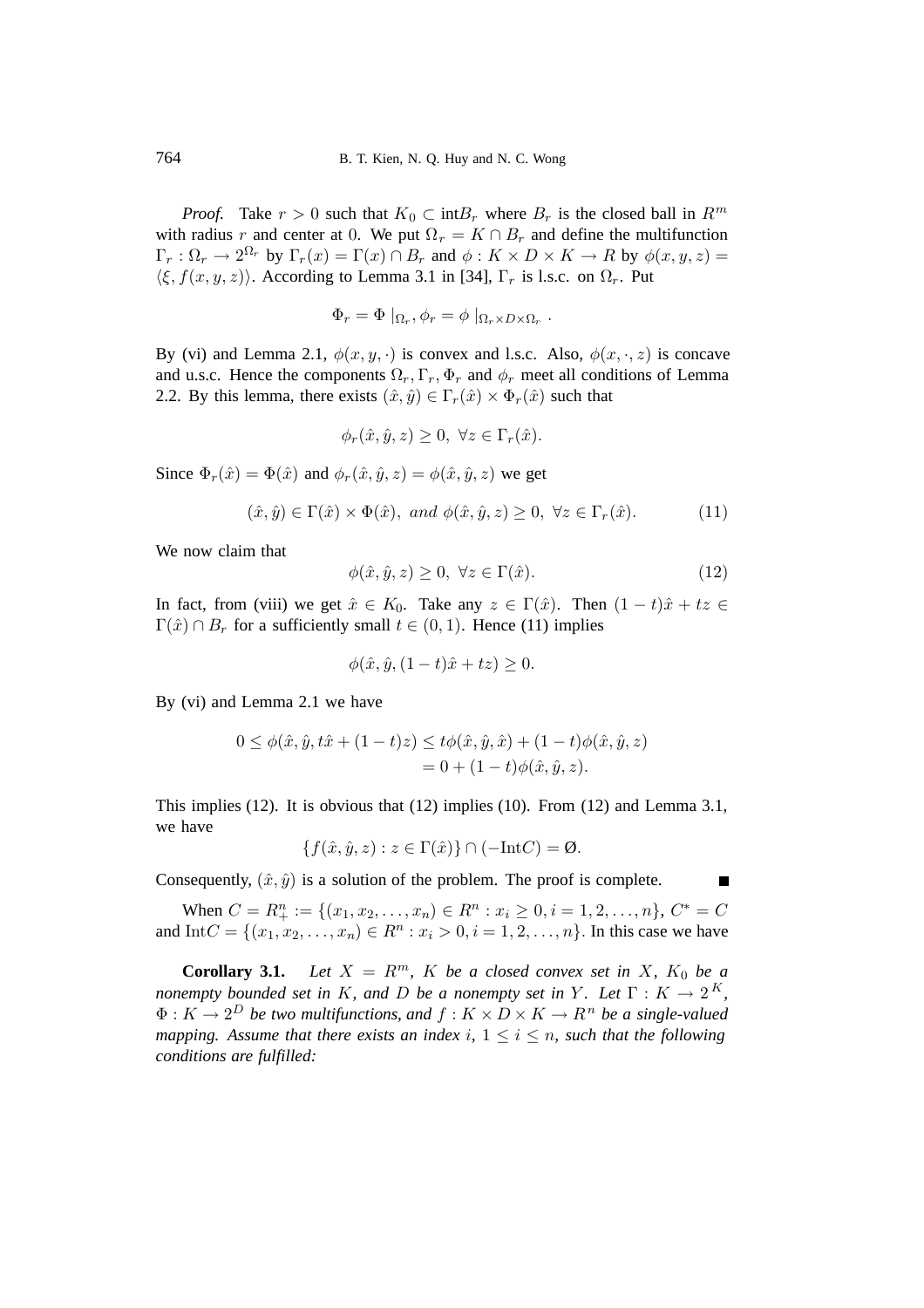- (*i*)  $\Gamma$  *is l.s.c.* with nonempty convex values on K and the set  $M = \{x \in K :$  $x \in \Gamma(x)$ *} is closed;*
- (*ii*) the set  $\Phi(x)$  is nonempty, compact for each  $x \in K$  and convex for each  $x \in M$ ;
- (*iii*) *for each*  $z \in K$ *, the set*  $\{x \in M \mid \sup_{y \in \Phi(x)} f_i(x, y, z) \ge 0\}$  *is closed*;
- (*iv*) *for each*  $x \in M$ *, the set*  $\{z \in K \mid \sup_{y \in \Phi(x)} f_i(x, y, z) \ge 0\}$  *is closed;*
- (*v*) *for each*  $x \in M$  *and for each*  $y \in \Phi(x)$  *such that*  $f(x, y, x) = 0$ ;
- (*vi*) *for each*  $x \in M$  *and*  $y \in \Phi(x)$ *, the function*  $f(x, y, .)$  *is* C−*convex and l.s.c.;*
- (*vii*) *for each*  $x \in M$  *and*  $z \in \Gamma(x)$ *, the function*  $f(x, \ldots, z)$  *is* C−*concave and u.s.c.*
- (*viii*)  $\Gamma(x) \cap K_0 \neq \emptyset$  *for all*  $x \in K$ *, for each*  $x \in M \setminus K_0$  *there exists*  $z \in \Gamma(x) \cap K_0$ *such that*  $f(x, y, z) \in -\text{Int}C$  *for all*  $y \in \Phi(x)$ *.*

*Then problem*  $P(K, \Gamma, f, \Phi)$  *has a solution*  $(\hat{x}, \hat{y}) \in K_0 \times D$ .

*Proof.* For the proof we put  $\xi = (0, 0, \ldots, \xi_i, \ldots, 0, 0)$ , where  $\xi_i$  is the *i*th component of  $\xi$  and  $\xi_i = 1$ . It easy to see that  $\xi \in C^*_+$  and conditions of Theorem 3.1 are satisfied. The conclusion follows directly from Theorem 3.1.

Let us give an illustrative example for Theorem 3.1.

**Example 3.1.** Let  $X = R$ ,  $K = [0, 1] \subset X$ ,  $Y = R$ ,  $D = [1, 4]$ , and

$$
C = R_+^2 = \{(x, y) \mid x \ge 0, y \ge 0\}.
$$

Let  $\Gamma$ ,  $\Phi$  and  $f$  be defined by:

$$
\Gamma(x) = \begin{cases} \{0\} & \text{if } x = 0; \\ (0,1) & \text{if } 0 < x \le 1, \end{cases}
$$

$$
\Phi(x) = \begin{cases} [2,4] & \text{if } x = 0; \\ \{1\} & \text{if } 0 < x \le 1, \end{cases}
$$

 $f(x, y, z)=(f_1(x, y, z), f_2(x, y, z))$ , where  $f_1(x, y, z) = y(z^2 - x^2)$ ,  $f_2(x, y, z) =$  $y(z^4 - x^4)$ . Then the set  $\{0\} \times [2, 4]$  is a solution set of  $P(K, \Gamma, \Phi, f)$ . Moreover  $\Phi$  is not upper semicontinuous on [0, 1].

Indeed, by putting  $\xi = (1, 0)$   $(i = 1)$ , we see that all conditions of Theorem 3.1. are fulfilled. Taking  $\hat{x} = 0$  and  $\hat{y} \in \Phi(0) = [2, 4]$  we have  $0 \in \Gamma(0)$  and

$$
f(0, \hat{y}, z) = (0, 0) \notin -IntC, \ \forall z \in \Gamma(0).
$$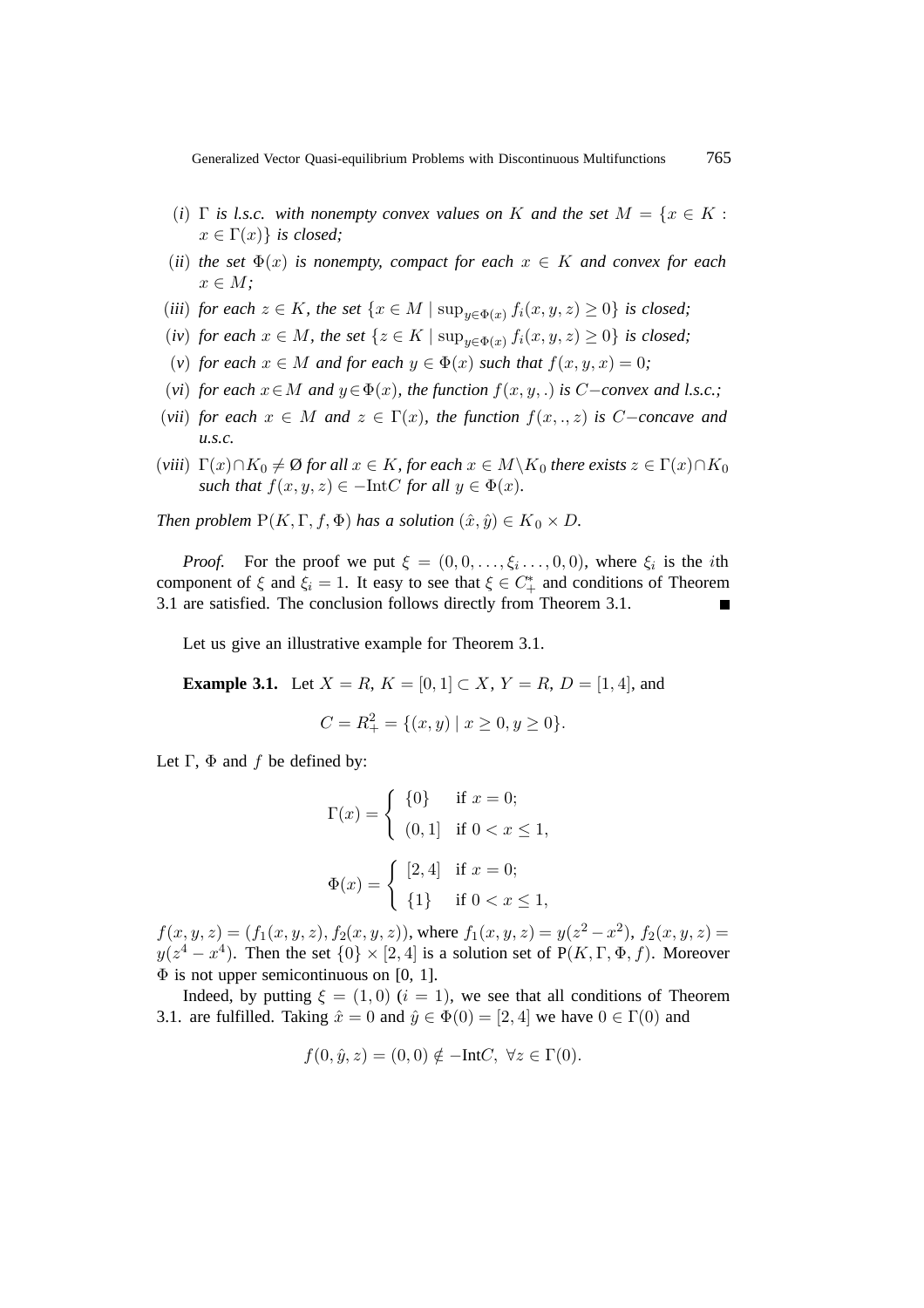Hence the set  $\{0\} \times [2, 4]$  is a solution set of the problem. Since  $x_n = 1/n \rightarrow 0$ and  $y_n = 1 \in \Phi(x_n)$  but  $1 \notin \Phi(0)$ ,  $\Phi$  is not u.s.c. at  $x = 0$ .

In the rest of this section we shall derive some existence results for the case of infinite dimensional spaces.

**Theorem 3.2.** *Let* X *be a Banach space,* K *be a closed convex set of* X*, and* D *be a nonempty set in* Y. Let  $\Gamma: K \to 2^K$ ,  $\Phi: K \to 2^D$  *be two multifunctions and*  $f: K \times D \times K \to \mathbb{R}^n$  *be a single-valued mapping. Let*  $K_1, K_2$  *be two nonempty compact sets of* K *such that*  $K_1 \subset K_2$ ,  $K_1$  *is finite dimensional and*  $\xi \in C^*_+$ . *Assume that:*

- (*i*) Γ *is Hausdorff l.s.c. with nonempty closed graph and convex values;*
- (*ii*) the set  $\Phi(x)$  is nonempty, compact for each  $x \in K$  and convex for each  $x \in \Gamma(x)$ ;
- (*iii*) *for each*  $z \in K$ *, the set*  $\{x \in K \mid \sup_{y \in \Phi(x)} \langle \xi, f(x, y, z) \rangle \ge 0\}$  *is compactly closed;*
- (*iv*) *for each*  $x \in K$ *, the set*  $\{z \in K \mid \sup_{y \in \Phi(x)} \langle \xi, f(x, y, z) \rangle \ge 0\}$  *is finitely closed;*
- (*v*) *for each*  $x \in K$  *and for each*  $y \in \Phi(x)$  *such that*  $f(x, y, x) = 0$ ;
- (*vi*) *for each*  $x \in K$  *and*  $y \in \Phi(x)$ *, the function*  $f(x, y, .)$  *is* C−*convex and l.s.c.;*
- (*vii*) *for each*  $x \in K$  *and*  $z \in \Gamma(x)$ *, the function*  $f(x, \ldots, z)$  *is* C-*concave and u.s.c.*
- $(viii)$  Int<sub>aff(K)</sub> $\Gamma(x) \neq \emptyset$ ;
- (*ix*)  $\Gamma(x) \cap K_1 \neq \emptyset$  *for all*  $x \in K$ *. Moreover for each*  $x \in K \backslash K_2$  *with*  $x \in \Gamma(x)$ *there exists*  $z \in \Gamma(x) \cap K_1$  *such that*  $f(x, y, z) \in -\text{Int}C$  *for all*  $y \in \Phi(x)$ *.*

*Then there exists a pair*  $(\hat{x}, \hat{y}) \in K_2 \times D$  *which solves*  $P(K, \Gamma, \Phi, f)$ *.* 

*Proof.* The proof is based on the scheme given by [10].

Let  $L = aff(K)$  and  $L_0$  be the linear subspace corresponding to L. For each  $x \in \overline{\text{co}}K_2$ , there exists  $z_x \in \text{Int}_L\Gamma(x)$ , the interior of  $\Gamma(x)$  in L which is nonempty by (viii).

The following lemma plays an important role in our arguments.

**Lemma 3.2.** ([9], Proposition 2.5)*. Let* T *be a topological space,* X *be a nomerd space,* L *be an affine manifold of* X,  $\Gamma : T \rightarrow 2^L$  *a Hausdorff lower semicontinuous multifunction with nonempty closed convex values, and*  $\overline{x} \in X$ ,  $\overline{y} \in Int_L(\Gamma(\overline{x}))$ *. Then there exists a neighborhood* U of  $\overline{x}$  *such that*  $\overline{y} \in Int_L(\Gamma(x))$ *for all*  $x \in U$ *.*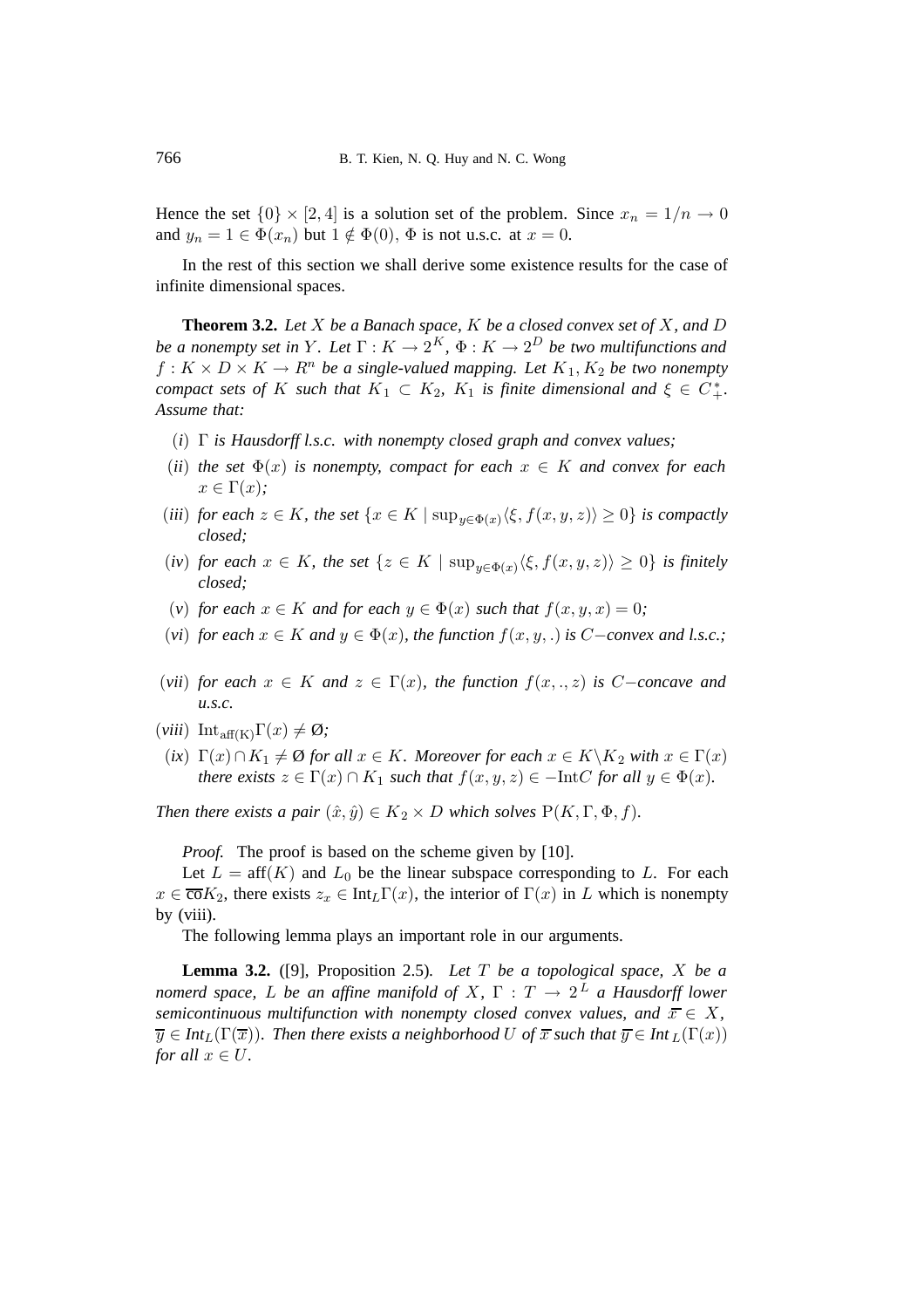By Lemma 3.2, there exists a neighborhood  $U_x$  of x in X such that  $z_x \in$ Int<sub>L</sub>Γ(u) for all  $u \in U_x \cap K$ . Since  $\overline{co}K_2$  is a compact set and

$$
\overline{\operatorname{co}}K_2 \subset \bigcup_{x \in \overline{\operatorname{co}}K_2} (U_x \cap L),
$$

there exist  $x_1, x_2, ..., x_m \in \overline{co}K_2$  such that

$$
\overline{\operatorname{co}}K_2 \subset \bigcup_{i=1}^m [U_{x_i} \cap L].
$$

Putting

$$
P_0 = \bigcup_{i=1}^m (U_{x_i} \cap L).
$$

Then  $P_0 \subset L$ . Since  $L \backslash P_0 \neq \emptyset$  and closed in  $L$ ,

$$
\xi := \inf \{ d(a, L \backslash P_0) : a \in \overline{\text{co}}K_2 \} > 0.
$$

Putting

$$
P = \overline{\mathrm{co}}K_2 + (\overline{B}(0, \xi/2) \cap L_0),
$$

we have that P is a closed convex set in L and  $P \subset P_0$ .

Let  $F$  be the family of all finite-dimensional linear subspaces of  $X$  containing  $K_1 \cup \{z_{x_1}, z_{x_2}, ..., z_{x_n}\}.$  Fix  $S \in \mathcal{F}$  and put

$$
\Omega = \overline{K \cap P \cap S}, \ K_0 = K_2 \cap \Omega.
$$

Note that  $K_1 \subset K \cap P \cap S \subset \Omega \subset K \cap S$ .

We next define the multifunction  $\Gamma_S : \Omega \to 2^{\Omega}$  by setting

$$
\Gamma_S(x) := \Gamma(x) \cap \Omega = G(x) \cap \overline{K \cap P \cap S}.
$$

Put

$$
\Phi_S = \Phi |_{\Omega}, \ f_S = f |_{\Omega \times D \times \Omega}, \ M_S = \{ x \in \Omega : x \in \Gamma_S(x) \}.
$$

The task is now to check that Theorem 3.1 can be applied to the problem  $P(\Omega, \Gamma_S, \Gamma_S)$  $\Phi_S$ ,  $f_S$ ) where  $\Omega$  plays a role as K in Theorem 3.1. To do this we need

**Lemma 3.3.** ([8], Lemma 3.3). The multifunction  $\Gamma_S : \Omega \to 2^{\Omega}$  is lower *semicontinuous on*  $\Omega$  *in the relative topology of* S.

 $(a_1)$  It is easy to see that  $\Gamma_S$  has a closed graph. Since

$$
M_S = \{ x \in \Omega : x \in \Gamma_S(x) \} = \Omega \cap \{ x \in K : x \in \Gamma(x) \},
$$

 $M<sub>S</sub>$  is closed in S. Therefore condition (i) of Theorem 3.1 is satisfied.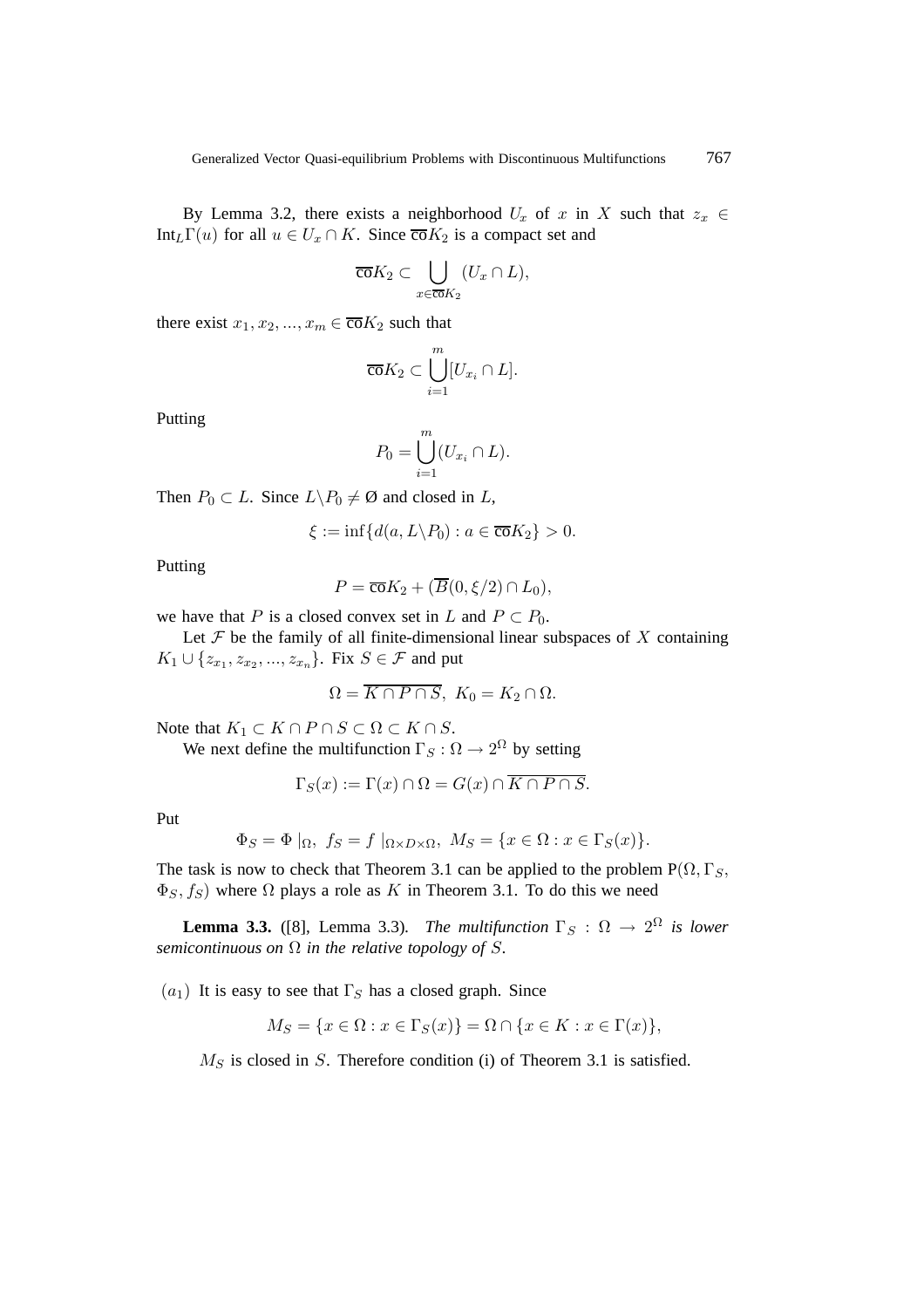- $(a<sub>2</sub>)$  Condition (ii) is automatically satisfied.
- $(a_3)$  For each  $z \in \Omega$  we get

$$
\{x \in M_S \mid \sup_{y \in \Phi_S(x)} \langle \xi, f_S(x, y, z) \rangle \ge 0\}
$$
  
= 
$$
\{x \in K \mid \sup_{y \in \Phi(x)} \langle \xi, f(x, y, z) \rangle \ge 0\} \cap M_S
$$

which is closed by (iii) (taking into account  $M_S$  is closed,  $M_S \subset S$ , S is finite-dimensional). Hence condition (iii) of Theorem 3.1 is satisfied.

 $(a_4)$  For each  $x \in M_S$ , we have

$$
\{x \in \Omega \mid \sup_{y \in \Phi_S(x)} \langle \xi, f_S(x, y, z) \rangle \ge 0\}
$$
  
= 
$$
\{x \in K \mid \sup_{y \in \Phi(x)} \langle \xi, f(x, y, z) \rangle \ge 0\} \cap \Omega.
$$

This implies that condition (iv) of Theorem 3.1 is also satisfied.

- $(a_5)$  The conditions (v), (vi), (vii) of Theorem 3.2 are automatically fulfilled.
- $(a_6)$  Finally for each  $x \in M_S \backslash K_0$ , we have  $x \in K \backslash K_2$  and  $x \in \Gamma(x)$ . By condition (iv) there exists  $z \in \Gamma(x) \cap K_1 \subset \Gamma_S(x)$  such that  $f(x, y, z) =$  $f_S(x, y, z) \in -IntC$  for all  $y \in \Phi_S(x)$ . Therefore condition (viii) of Theorem 3.1 is valid.

Thus all conditions of Theorem 3.1 are fulfilled. By Theorem 3.1, there exists  $\hat{x}_S \in \Gamma_S(\hat{x}_S)$  such that

$$
\max_{y \in \Phi_S(\hat{x}_S)} \langle \xi, f_S(\hat{x}_S, y, z) \rangle \ge 0, \ \forall z \in \Gamma_S(\hat{x}_S).
$$

Since  $f_S(\hat{x}_S, y, z) = f(\hat{x}_S, y, z), \Phi_S(\hat{x}_S) = \Phi(\hat{x}_S)$  we get

$$
\max_{y \in \Phi(\hat{x}_S)} \langle \xi, f(\hat{x}_S, y, z) \rangle \ge 0, \ \forall z \in \Gamma(\hat{x}_S) \cap \Omega. \tag{13}
$$

We now show that

$$
\max_{y \in \Phi(\hat{x}_S)} \langle \xi, f(\hat{x}_S, y, z) \rangle \ge 0, \ \forall z \in \Gamma(\hat{x}_S) \cap S. \tag{14}
$$

In fact, we fix any  $z \in \Gamma(\hat{x}_S) \cap S$ . Since

$$
\hat{x}_S \in K_2 \subset \overline{\text{co}}K_2 \subset K \subset L,
$$
  

$$
z \in \Gamma(\hat{x}_S) \subset K \subset L,
$$
  

$$
L - L \subset L_0,
$$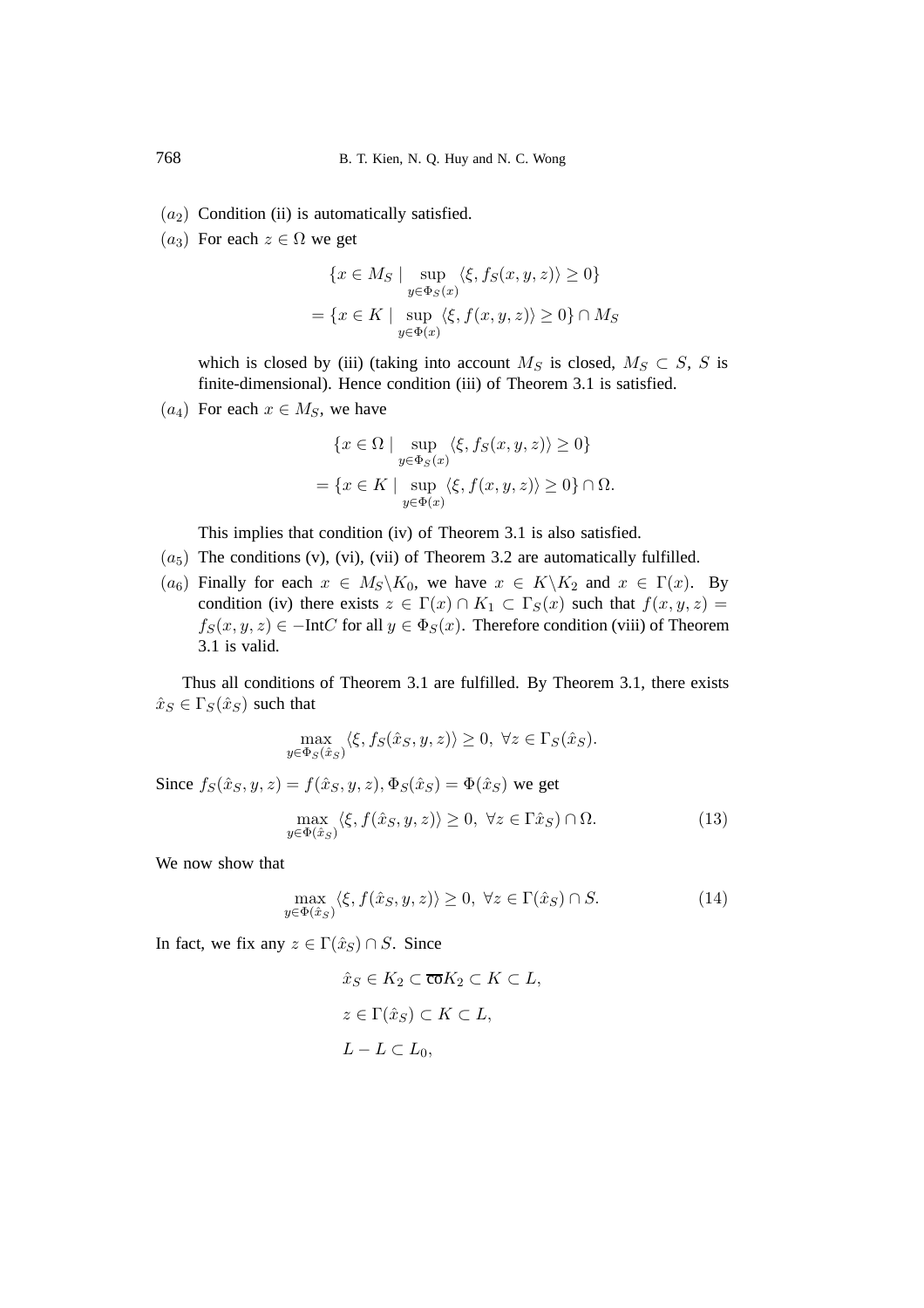we have

$$
\hat{x}_S + t(z - \hat{x}_S) \in K \cap [\overline{\text{co}}K_2 + \overline{B}(0, \xi/2) \cap L_0] = K \cap P
$$

for a sufficiently small  $t \in (0, 1)$ . By the convexity of  $\Gamma(\hat{x}_S) \cap S$  we get

$$
\hat{x}_S + t(z - \hat{x}_S) \in K \cap P \cap S \cap \Gamma(\hat{x}_S) \subset \Omega \cap \Gamma(\hat{x}_S).
$$

Hence (13) implies

$$
\max_{y \in \Phi(\hat{x}_S)} \langle \xi, f(\hat{x}_S, y, \hat{x}_S + t(z - \hat{x}_S)) \rangle \ge 0.
$$
\n(15)

By (iv) and using the similar argument as in the proof of Theorem 3.1, (15) implies

$$
\max_{y \in \Phi(\hat{x}_S)} \langle \xi, f(\hat{x}_S, y, z) \rangle \ge 0.
$$

Hence we obtained (14). We now consider the net  $\{\hat{x}_S\}_{S \in \mathcal{F}}$ , where  $\mathcal F$  is ordered by the ordinary set inclusion  $\supseteq$ . By the compactness of  $K_2$  we can assume that  $\hat{x}_S \to \hat{x} \in K_2$ . Since  $\Gamma$  has a closed graph,  $\hat{x} \in \Gamma(\hat{x})$ .

The following lemma will complete the proof of Theorem 3.2.

**Lemma 3.4.**

$$
\max_{y \in \Phi(\hat{x})} \langle \xi, f(\hat{x}, y, z) \rangle \ge 0, \ \forall \ z \in \text{Int}_{L} \Gamma(\hat{x}). \tag{16}
$$

*Proof.* On the contrary, suppose that that there exists  $\hat{z} \in \text{Int}_{L}\Gamma(\hat{x})$  such that

$$
\max_{y \in \Phi(\hat{x})} \langle \xi, f(\hat{x}, y, \hat{z}) \rangle < 0. \tag{17}
$$

By Lemma 3.2 there exists  $\delta > 0$  such that

$$
\hat{z} \in \text{Int}_{L}\Gamma(x), \ \forall x \in B(\hat{x}, \delta) \cap K. \tag{18}
$$

It also follows from (17) that

$$
\hat{x} \in \{x \in K \mid \max_{y \in \Phi(x)} \langle \xi, f(x, y, \hat{z}) \rangle < 0\},\
$$

which is an open set by (iii). Therefore there exists  $\alpha \in (0, \delta)$  such that

$$
\max_{y \in \Phi(x)} \langle \xi, f(x, y, \hat{z}) \rangle < 0, \ \forall x \in B(\hat{x}, \alpha) \cap K.
$$
 (19)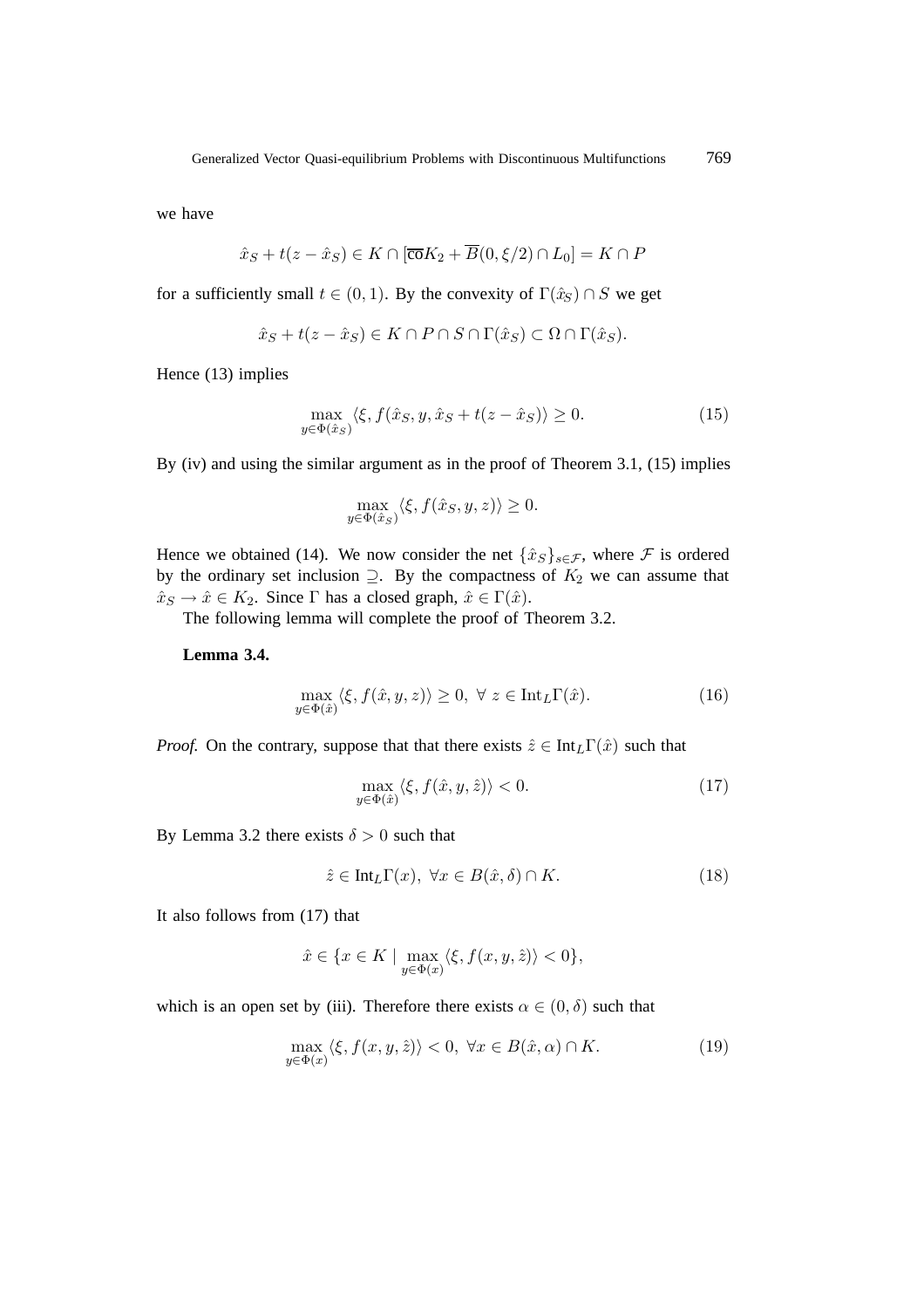Since  $\hat{x}_S \to \hat{x}$ , there exists  $S_0 \in \mathcal{F}$  such that  $\hat{x}_S \in B(\hat{x}, \alpha)$  for all  $S \supseteq S_0$ . So we can choose  $S \in \mathcal{F}$  satisfying  $\hat{z} \in S$  and  $\hat{x}_S \in B(\hat{x}, \alpha)$ . Combining this with (18), we obtain  $\hat{z} \in \Gamma(\hat{x}_S) \cap S$ . Hence it follows from (14) that

$$
\hat{x}_S \in \Gamma(\hat{x}_S), \text{ and } \max_{y \in \Phi(\hat{x}_S)} \langle \xi, f(\hat{x}_S, y, \hat{z}) \rangle \ge 0.
$$
 (20)

On the other hand, (19) implies that

$$
\hat{x}_S\in\Gamma(\hat{x}_S),\ and\ \max_{y\in\Phi(\hat{x}_S)}\langle\xi,f(\hat{x}_S,y,\hat{z})\rangle<0,
$$

which contradicts to (20). The lemma is proved.

We now take any  $z \in \Gamma(\hat{x}) \subset L$ . Since  $\Gamma(\hat{x})$  is a closed convex set in X,  $\Gamma(\hat{x})$ is a closed convex set in L which is the closure of  $Int_L\Gamma(\hat{x})$  in L (see [2] Theorem 2, pp. 19). Hence there exists a sequence  $z_n \in \text{Int}_{L}(\hat{x})$  such that  $z_n \to z$ . By Lemma 3.4 we have

$$
\max_{y \in \Phi(\hat{x})} \langle \xi, f(\hat{x}, y, z_n) \rangle \ge 0.
$$

By letting  $n \to \infty$  and using assumption (iv) yields

$$
\max_{y\in\Phi(\hat x)}\langle \xi, f(\hat x,y,z)\rangle\geq 0, \ \forall \ z\in\Gamma(\hat x).
$$

Hence

$$
\inf_{z \in \Gamma(\hat{x})} \max_{y \in \Phi(\hat{x})} \langle \xi, f(\hat{x}, y, z) \rangle \ge 0.
$$

By the minimax theorem (see [1, Theorem 5]) we have

$$
\max_{y \in \Phi(\hat{x})} \inf_{z \in \Gamma(\hat{x})} \langle \xi, f(\hat{x}, y, z) \rangle \ge 0.
$$

Since the function  $y \mapsto \inf_{z \in \Gamma(\hat{x})} \langle \xi, f(\hat{x}, y, z) \rangle$  is u.s.c., there exists a point  $\hat{y} \in$  $\Phi(\hat{x})$  such that

$$
\inf_{z \in \Gamma(\hat{x})} \langle \xi, f(\hat{x}, \hat{y}, x) \rangle = \max_{y \in \Phi(\hat{x})} \inf_{z \in \Gamma(\hat{x})} \langle \xi, f(\hat{x}, y, z) \rangle \ge 0.
$$

This implies that

$$
\langle \xi, f(\hat{x}, \hat{y}, z \rangle \ge 0, \ \forall z \in \Gamma(\hat{x}).
$$

By Lemma 3.1,  $(\hat{x}, \hat{y})$  is a solution of the problem. The proof is complete. П

For the scalar case we have

**Corollary 3.2.** ([10], Theorem 1.2) *Let* X *be a real Banach space, let* K *be a closed convex subset of X, let*  $\Gamma : K \to 2^K$  *and*  $\Phi : K \to 2^{X^*}$  *be two multifunctions.* Let  $K_1, K_2$  *be two nonempty compact subsets of* K *such that*  $K_1 \subset K_2$  *and*  $K_1$  *is finite-dimensional. Assume that:*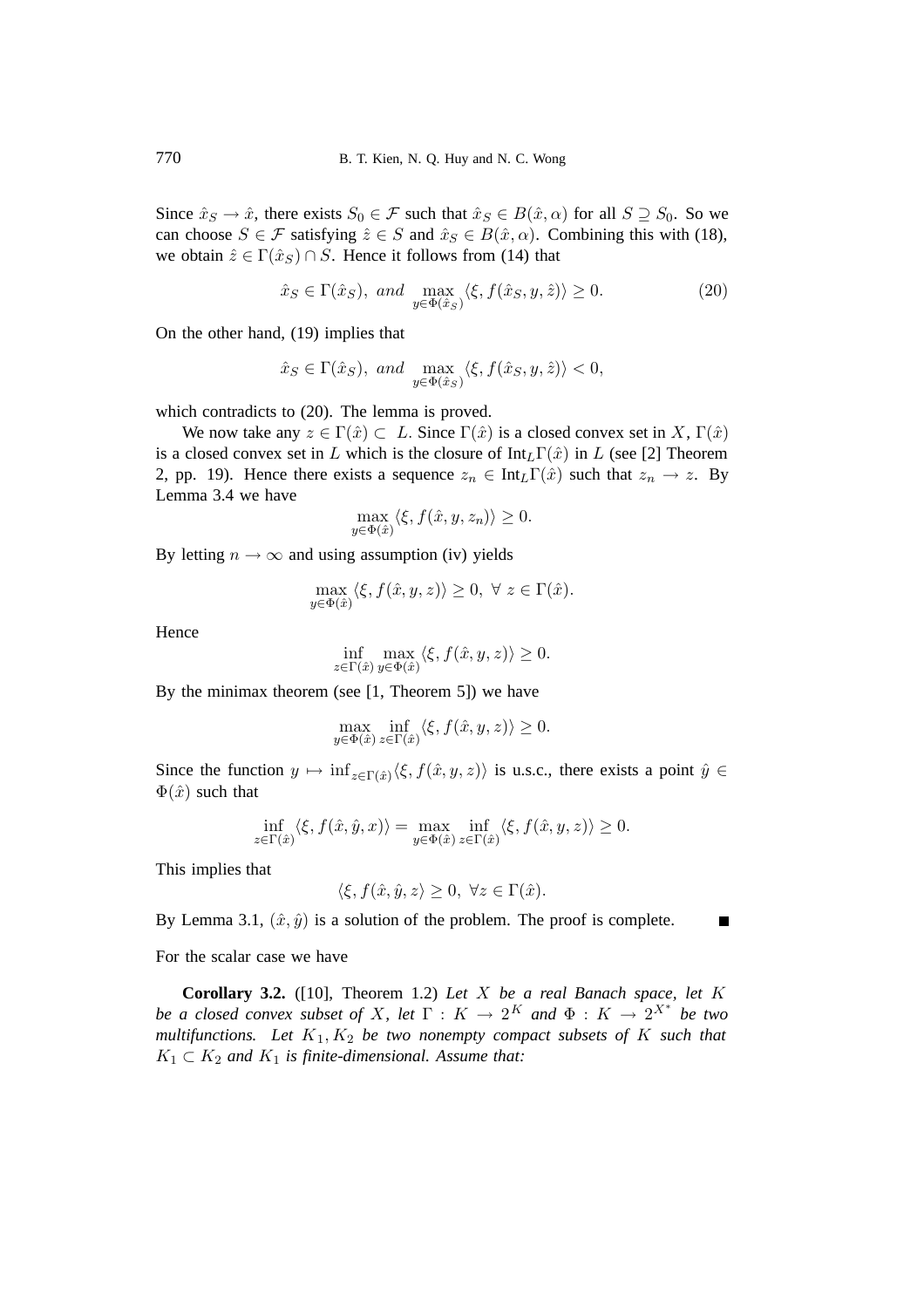- (*i*) the set  $\Phi(x)$  is nonempty, weakly-star compact for each  $x \in K$ , and convex *for each*  $x \in K$ *, with*  $x \in \Gamma(x)$ *;*
- (*ii*) *for each*  $z \in K$ *, the set*  $\{x \in K : \inf_{y \in \Phi(x)} \langle y, x z \rangle \leq 0\}$  *is compactly closed;*
- (*iii*) *the multifunction* Γ *is Hausdorff l.s.c. with closed graph and convex values;*
- $(iv) \Gamma(x) \cap K_1 \neq \emptyset$  *for all*  $x \in X$ ;
- $(v)$  *int<sub>aff(K)</sub>* $(\Gamma(x)) \neq \emptyset$  *for all*  $x \in K$ ;
- (*vi*) *for each*  $x \in K \setminus K_2$ *, with*  $x \in \Gamma(x)$ *, one has*

$$
\sup_{z \in \Gamma(x) \cap K_1} \inf_{y \in \Phi(x)} \langle y, x - z \rangle > 0.
$$

*Then there exists*  $(\hat{x}, \hat{y}) \in K_2 \times X^*$  *such that* 

$$
\hat{x} \in \Gamma(\hat{x}), \ \hat{y} \in \Phi(\hat{x}) \ \text{and} \ \langle \hat{y}, \hat{x} - z \rangle \leq 0, \ \forall z \in \Gamma(\hat{x}).
$$

*Proof.* For the proof we put  $f(x, y, z) = \langle y, z - x \rangle$ ,  $D = Y = X^*$ ,  $Z = R$ and  $C = \{x \in R \mid x \ge 0\}$ . Then we have  $C^* = C$  and  $C^* = \{u \in R \mid u > 0\}$ . Choose  $\xi = 1$ . We want to verify conditions of Theorem 3.2. It is easily seen that f meets all conditions of Theorem 3.2. Since  $\Phi(x)$  is a compact set, for each  $z \in K$ we have

$$
\{x \in K \mid \inf_{y \in \Phi(x)} \langle y, x - z \rangle \le 0\} = \{x \in K \mid \min_{y \in \Phi(x)} \langle y, x - z \rangle \le 0\}
$$

$$
= \{x \in K \mid \max_{y \in \Phi(x)} \langle y, z - x \rangle \ge 0\}
$$

which is a compactly closed set. Moreover for each  $x \in K$ , the set

$$
\{z\in K: \inf_{y\in \Phi(x)}\langle y,x-z\rangle\leq 0\}
$$

is also closed and satisfies

$$
\{z \in K \mid \inf_{y \in \Phi(x)} \langle y, x - z \rangle \le 0\} = \{z \in K \mid \min_{y \in \Phi(x)} \langle y, x - z \rangle \le 0\}
$$

$$
= \{z \in K \mid \max_{y \in \Phi(x)} \langle y, z - x \rangle \ge 0\}.
$$

Therefore, conditions (iii) and (iv) of Theorem 3.2 are valid.

Finally, (vi) implies that for each  $x \in K \setminus K_2$  there exists  $z \in \Gamma(x) \cap K_1$  such that  $f(x, y, z) \in -\text{Int}C$  for all  $y \in \Phi(x)$ . Thus all conditions of Theorem 3.2 are fulfilled. The conclusion now follows directly from Theorem 3.2.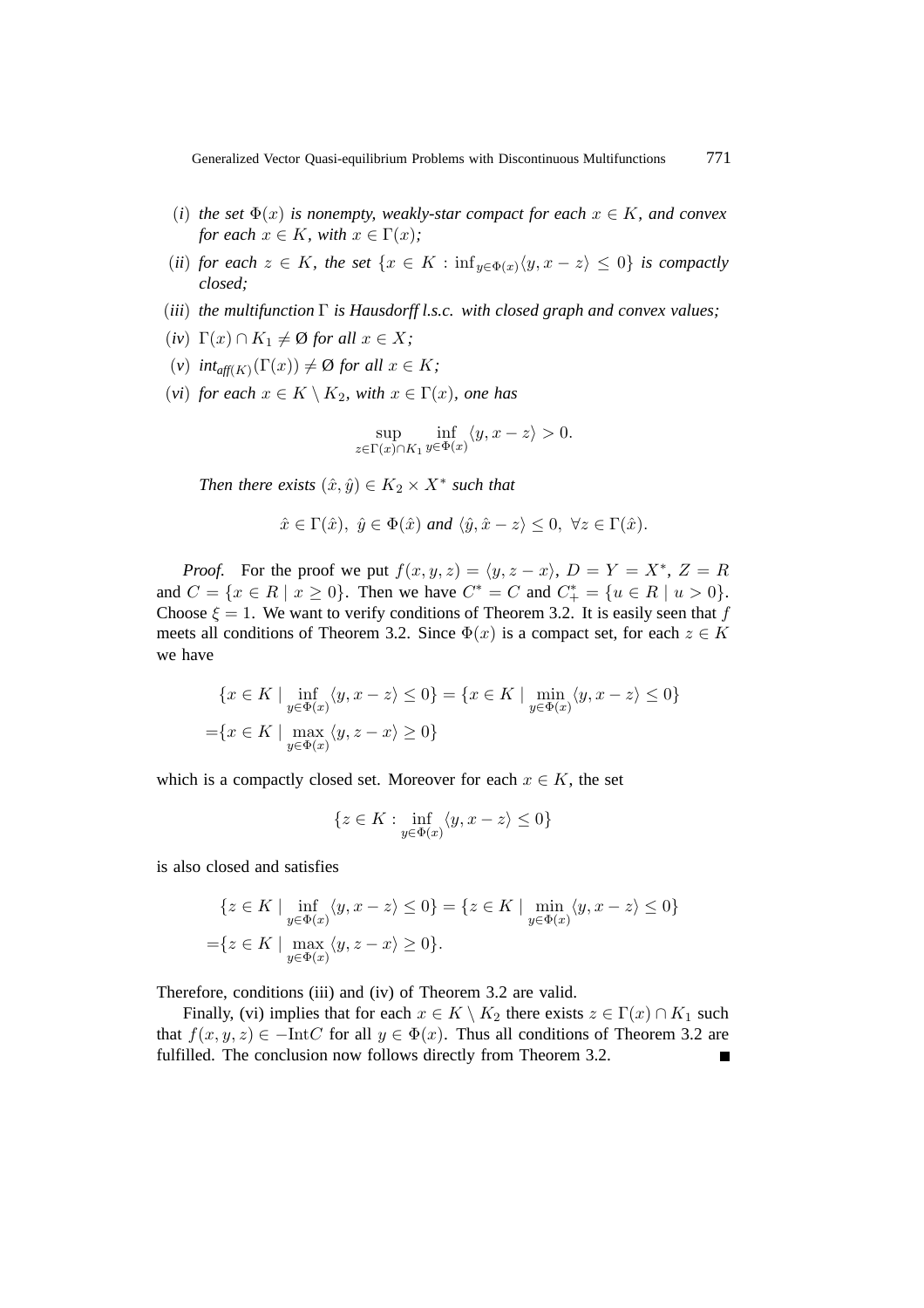**Remark 3.1.** In the proof of Theorem 3.2 we use Lemma 3.2 as a main tool for the arguments. In the infinite-dimensional setting, in general, a lower semicontinuous multifunction has no property demonstrated in Lemma 3.2, even if X is an Hilbert space; see remark 3.1 of [9] and the references given there.

The following theorem deals with the case where  $\Gamma$  is not Hausdorff lower semicontinuous and condition  $Int_{aff(K)}\Gamma(x) \neq \emptyset$  can be omitted.

**Theorem 3.3.** *Let* X *be a normed space,* K *be a closed convex set of* X *and D be a nonempty set in* Y. Let  $\Gamma : K \to 2^K$ ,  $\Phi : K \to 2^D$  *be two multifunctions and*  $f: K \times D \times K \rightarrow R^n$  *be a single-valued mapping. Let*  $K_1, K_2$  *be two nonempty compact sets of* K *such that*  $K_1 \subset K_2$ ,  $K_1$  *is finite dimensional. Assume that there exists*  $\xi \in C^*_+$  *and*  $\eta > 0$  *such that the following conditions are fulfilled:* 

- (*i*) Γ *is l.s.c. with closed convex values and Hausdorff upper semicontinous;*
- (*ii*) *the set*  $\Phi(x)$  *is nonempty, compact for each*  $x \in K$  *and convex for each* x *with*  $d(x, \Gamma(x)) < \eta$ ;
- (*iii*) *the set*  $\{(x, z) \in K \times K : \sup_{y \in \Phi(x)} \langle \xi, f(x, y, z) \rangle \ge 0\}$  *is closed;*
- (*iv*) *for each*  $x \in K$  *there exists*  $y \in \Phi(x)$  *such that*  $f(x, y, x) = 0$ ;
- (*v*) *for each*  $x \in K$  *and*  $y \in \Phi(x)$ *, the function*  $f(x, y, .)$  *is* C−*convex and l.s.c.;*
- (*vi*) *for each*  $(x, z) \in K \times K$ *, the function*  $f(x, \ldots, z)$  *is* C−*concave and u.s.c.;*
- $(vii)$   $\Gamma(x) \cap K_1 \neq \emptyset$  *for all*  $x \in K$ *. Moreover for each*  $x \in K \backslash K_2$  *with*  $d(x, \Gamma(x)) < \eta$  there exists  $z \in \Gamma(x) \cap K_1$  such that  $f(x, y, z) \in -\text{Int}C$ *for all*  $y \in \Phi(x)$ *.*

*Then there exists a pair*  $(\hat{x}, \hat{y}) \in K \times D$  *which solves*  $P(K, \Gamma, \Phi, f)$ *.* 

*Proof.* Define a mapping  $\phi: K \times D \times K \rightarrow R$  by putting

$$
\phi(x, y, z) = \langle \xi, f(x, y, z) \rangle.
$$

We now apply a existence result of problem (2) to  $P_{\xi}(K, \Gamma, \Phi, \phi)$ . By Theorem 3.3 in [18], there exists  $(\hat{x}, \hat{y}) \in K \times D$  such that

$$
(\hat{x}, \hat{y}) \in \Gamma(\hat{x}) \times \Phi(\hat{x}), \phi(\hat{x}, \hat{y}, z) \ge 0, \ \forall z \in \Gamma(\hat{x}).
$$

By Lemma 3.1,  $(\hat{x}, \hat{y})$  is a solution of  $P(K, \Gamma, \Phi, f)$ .

**Remark 3.2.** In Theorem 3.1 and Theorem 3.2, conditions (iii) and (iv) are verified via a functional  $\xi \in C^*_+$ . One of the main difficulties is to find such functionals. Under certain conditions, says, if D is compact,  $\Phi$  is upper semicontinuous and the function  $(x, y) \mapsto f(x, y, z)$  is C– upper continuous, then we can choose

 $\overline{\phantom{a}}$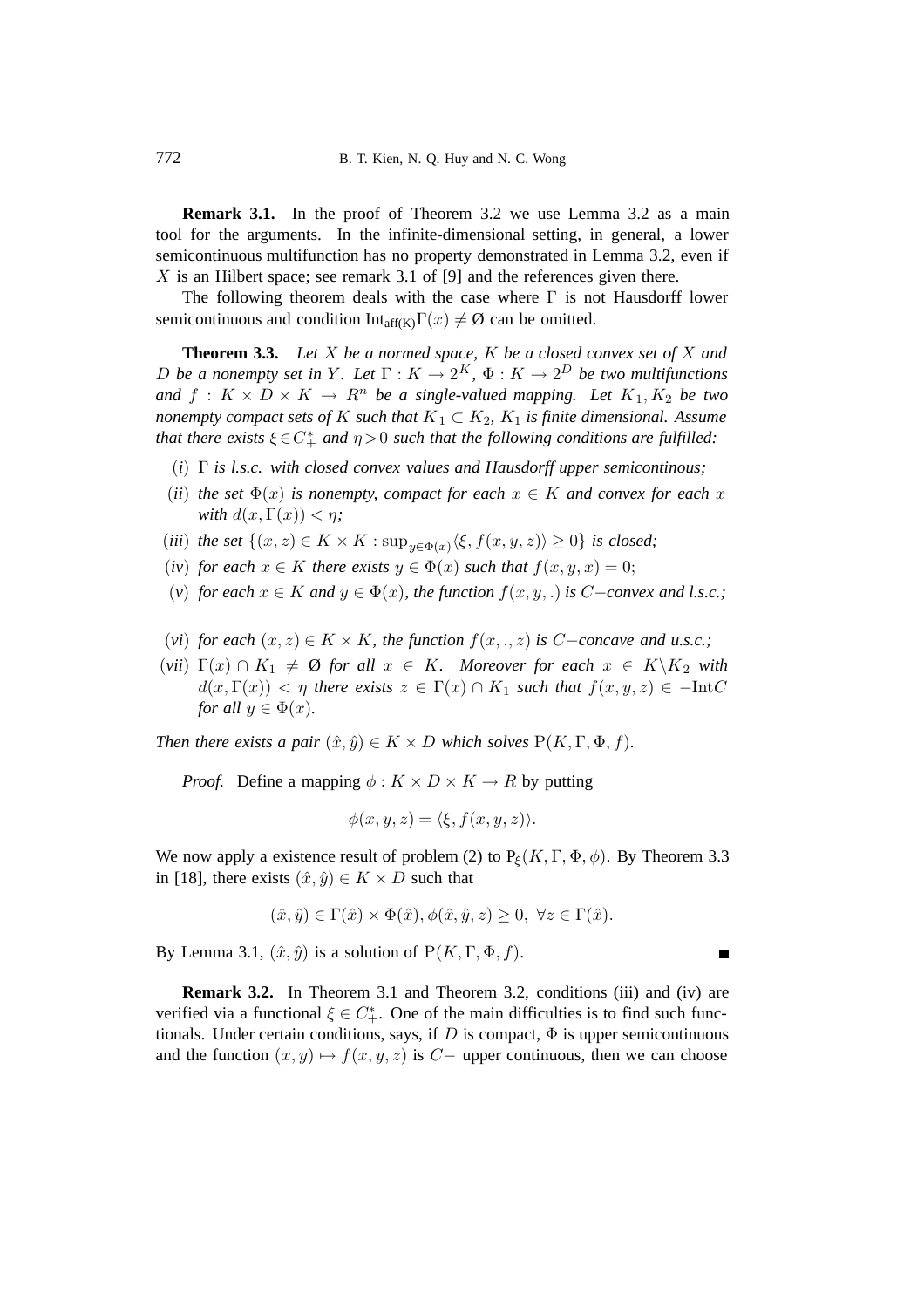any  $\xi \in C^*_+$ . However Example 2.1 reveals that although  $\Phi$  is not u.s.c., there exists  $\xi \in C^*_+$  under which conditions (iii) and (iv) are fulfilled. Besides, Lemma 2.1 shows that under suitable conditions the solution existence of  $P_{\xi}$  is necessary for the solution existence of (P). It is natural to know if we can prove the solution existence of (P) without  $P_{\xi}$ . Namely, one may ask whether the conclusion of Theorem 3.1 and Theorem 3.2 are still valid if conditions (iii) and (iv) are replaced by the following conditions:

(iii)' *for each*  $z \in K$ *, the set*  $\{x \in M \mid \exists y \in \Phi(x), f(x, y, z) \notin -\text{Int}C\}$  *is closed;* (iv)' *for each*  $x \in M$ *, the set*  $\{z \in K \mid \exists y \in \Phi(x), f(x, y, z) \notin -\text{Int}C\}$  *is closed.* 

#### ACKNOWLEDGMENT

The first author wishes to thank Professor Manuel D. P. Monterio Marques for his help.

#### **REFERENCES**

- 1. J. P. Aubin, *Mathematical Methods of Game and Economic Theory*, Amsteredam, 1979.
- 2. J. P. Aubin and A. Cellina, *Differential Inclusions*, Springer-Verlag, 1984.
- 3. M. Bianchi, N. Hadjisavvas and S. Shaible, Vector equilibrium problems with generalzed Monotone bifunctions, *J. Optim. Theory Appl.*, bf 92 (1997), 527-452.
- 4. E. Blum and W. Oettli, From optimization and variational inequalities to equilibrium problems, *The Math. Stud.*, **63** (1996), 123-145.
- 5. D. Chan and J. S. Pang, The generalized quasi-variational inequality problem, *Math. Oper. Res.*, **7** (1982), 211-222.
- 6. Y. Chiang, O. Chadli and J. C. Yao, Genneralized vector equilibrium problems with trifunction, *J. Global Optim.*, **30** (2004), 135-154.
- 7. Y. Chiang, O. Chadli and J. C. Yao, Existence of solution to implicit vector variational inequalities, *J. Optim. Theory. Appl.*, **116** (2003), 251- 264.
- 8. P. Cubiotti and N. D. Yen, A results related to Ricceri's conjecture on generalized quasivariational inequalities, *Archiv der Math.*, **69** (1997), 507-514.
- 9. P. Cubiotti, On the discontinuous infinite-dimensional generalized quasivariational inequality problem, *J. Optim. Theory Appl.*, **115** (2002), 97-111.
- 10. P. Cubiotti, Existence theorem for the discontinuous generalized quasivariational inequality problem, *J. Optim. Theory Appl.*, **119** (2003), 623-633.
- 11. P. Cubiotti and J. C. Yao, Discontinuous implicit quasi-variational inequalities with applications to fuzzy mappings, *Math. Method Oper. Res.*, **46** (1997), 213-328.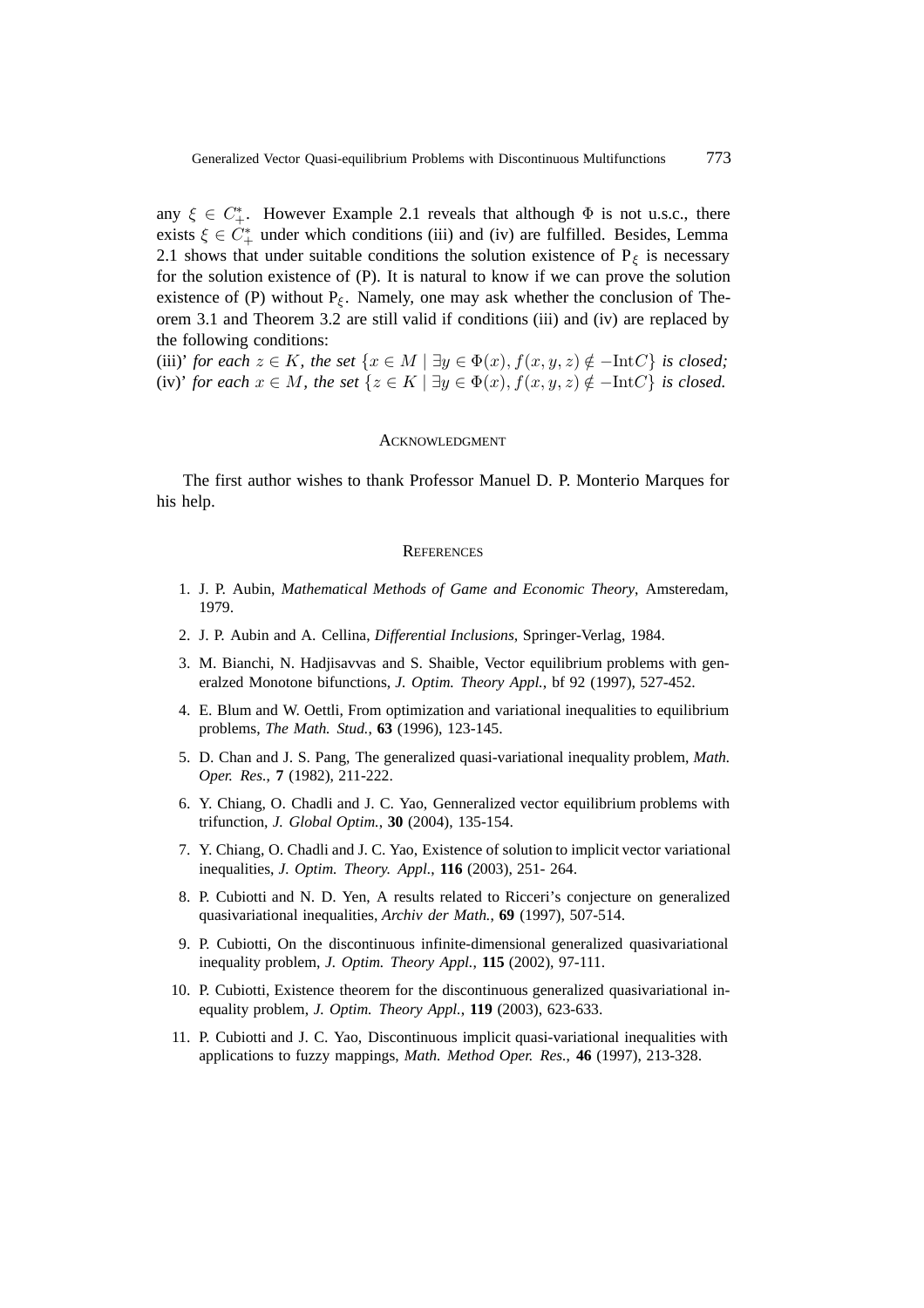- 12. P. Cubiotti and J. C. Yao, *Discontinuous implicit generalized quasi-variational inequalities in Banach spaces*, submitted for publication, 2005.
- 13. S. H. Hou, H. Yu, and G. Y. Chen, On vector quasi-equilibrium problems with set-valued maps, *J. Optim. Theory Appl.*, **119** (2003), 485-498.
- 14. A. D. Ioffe and V. M. Tihomirov, *Theory of Extremal problems*, North-Holland, 1979.
- 15. V. Jeyakumar, W. Oettli and M. Natividad, A solvability Theorem for a Class of Quasiconvex mappings with Applications to Optimization, J. Math. Anal. Appl., **179** (1993), 537-546.
- 16. D. Kinderlehrer, and G. Stampacchia, *An Introduction to Variational Inequalities and Theire Applications*, Academic Press, 1980.
- 17. B. T. Kien, N. C. Wong and J. C. Yao, On the solution existence of generalized quasivariational inequalities with discontinuous mappings, *J. Optim. Theory Appl.*, accepted for publication.
- 18. B. T. Kien, N. C. Wong and J. C. Yao, On the solution existence of implicit generalized quasivariational inequalities with discontinuous mappings, *Optimization*, accepted for publication.
- 19. G. M. Lee. D. S. Kim, B. S. Lee and N. D. Yen, Vector variational inequality as a tool for studying vector optimization problems, *Non. Anal.*, **34** (1998), 745-765.
- 20. M. L. Lunsford, generalized variational and quasivariational Inequality with discontinuous operator, *J. Math. Anal. Appl.*, **214** (1997), 245-263.
- 21. D. T. Luc, *Theory of Vector Optimization*, Springer, Berlin, 1989.
- 22. Michael, E. Continuous selection I, *Ann. of Math.* **63** (1956), 361-382.
- 23. M. D. P. Monterio Marques, *Rafle par un convexe semi-continu inferieurement d'interieur non vide dimension finie*, Expose No. 6, Seminaire d' analyse convexe, Montepllier, France, 1984.
- 24. W. Oettli, A remark on vector-valued equilibria and generalized monotonicity, *Acta Math. Vietnamica*, **22** (1997), 213-221.
- 25. O. N. Ricceri, On the covering dimension of the fixed point set of certain multifunctions, *Comment Math. Univ. Carolinae*, **32** (1991), 281-286.
- 26. S. Schaible and J. C. Yao, On the equivalence of nonlinear complementarity problem and least element problems, *Math. Prog.*, **70** (1995), 191-200.
- 27. Tanaka, T. Generalized semicontinuity and existence theorems for Cone saddle point, *Appl. Math. Optim.* **36** (1997), 313-322.
- 28. P. A. Tuan and P. H. Sach, Existence of solutions of generelized quasivariational inequalities with set-valued Maps, *Acta Math. Vienamica*, **29** (2004), 309-316.
- 29. J. C. Yao and J. S. Guo, Variational and generalized variational inequalitieties with discontinuous mappings, *J. Math. Anal. Appl.*, **182** (1994), 371-382.